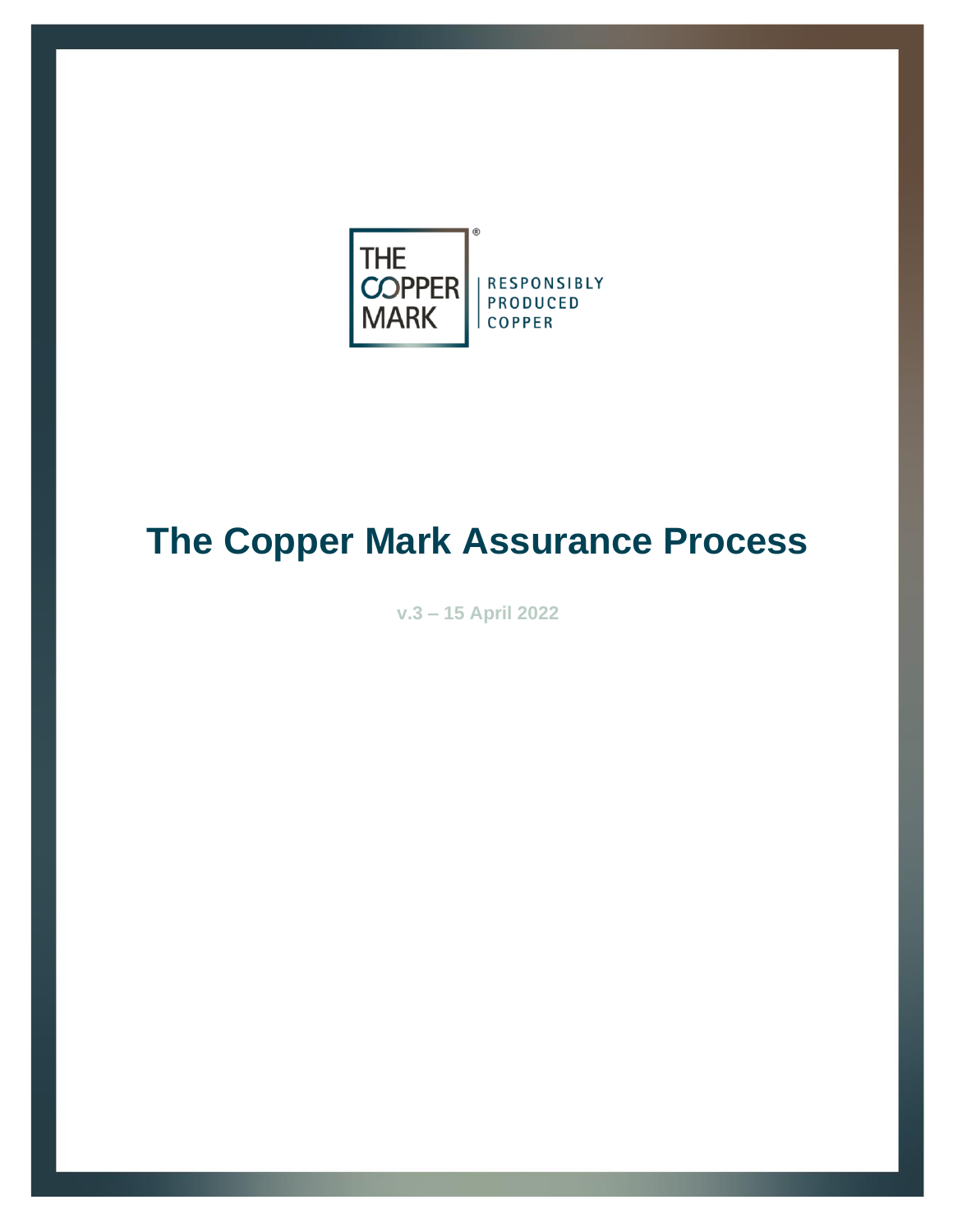

| <b>Revision Date:</b>             | <b>Publication Date:</b> | Organization:   |
|-----------------------------------|--------------------------|-----------------|
| 23 March 2022                     | 15 April 2022            | The Copper Mark |
| Title:                            |                          | Type:           |
| The Copper Mark Assurance Process |                          | <b>Public</b>   |

# **Table of Contents**

| $\mathbf{1}$            |       |                                                                                         |  |
|-------------------------|-------|-----------------------------------------------------------------------------------------|--|
| $\overline{2}$          |       |                                                                                         |  |
| $\overline{\mathbf{3}}$ |       |                                                                                         |  |
|                         |       |                                                                                         |  |
|                         | 3.1   |                                                                                         |  |
|                         | 3.2   |                                                                                         |  |
|                         | 3.2.1 |                                                                                         |  |
|                         | 3.2.2 |                                                                                         |  |
|                         | 3.2.3 |                                                                                         |  |
|                         | 3.3   |                                                                                         |  |
|                         | 3.4   |                                                                                         |  |
|                         | 3.4.1 |                                                                                         |  |
|                         | 3.4.2 |                                                                                         |  |
|                         | 3.4.3 |                                                                                         |  |
|                         | 3.4.4 |                                                                                         |  |
|                         | 3.4.5 |                                                                                         |  |
|                         | 3.4.6 |                                                                                         |  |
|                         | 3.4.7 |                                                                                         |  |
|                         | 3.4.8 |                                                                                         |  |
|                         | 3.4.9 |                                                                                         |  |
|                         | 3.5   |                                                                                         |  |
|                         | 3.5.1 |                                                                                         |  |
|                         | 3.5.2 |                                                                                         |  |
|                         | 3.5.3 |                                                                                         |  |
|                         | 3.5.4 |                                                                                         |  |
|                         | 3.5.5 | Outcomes from the Independent Assessment of the Implementation of Improvement Plans  22 |  |
|                         | 3.6   |                                                                                         |  |
|                         | 3.7   |                                                                                         |  |
|                         | 3.7.1 |                                                                                         |  |
|                         | 3.7.2 |                                                                                         |  |
|                         | 3.7.3 |                                                                                         |  |
| 4                       |       |                                                                                         |  |
|                         | 4.1   |                                                                                         |  |
|                         | 4.2   |                                                                                         |  |
|                         |       |                                                                                         |  |
|                         | 4.3   |                                                                                         |  |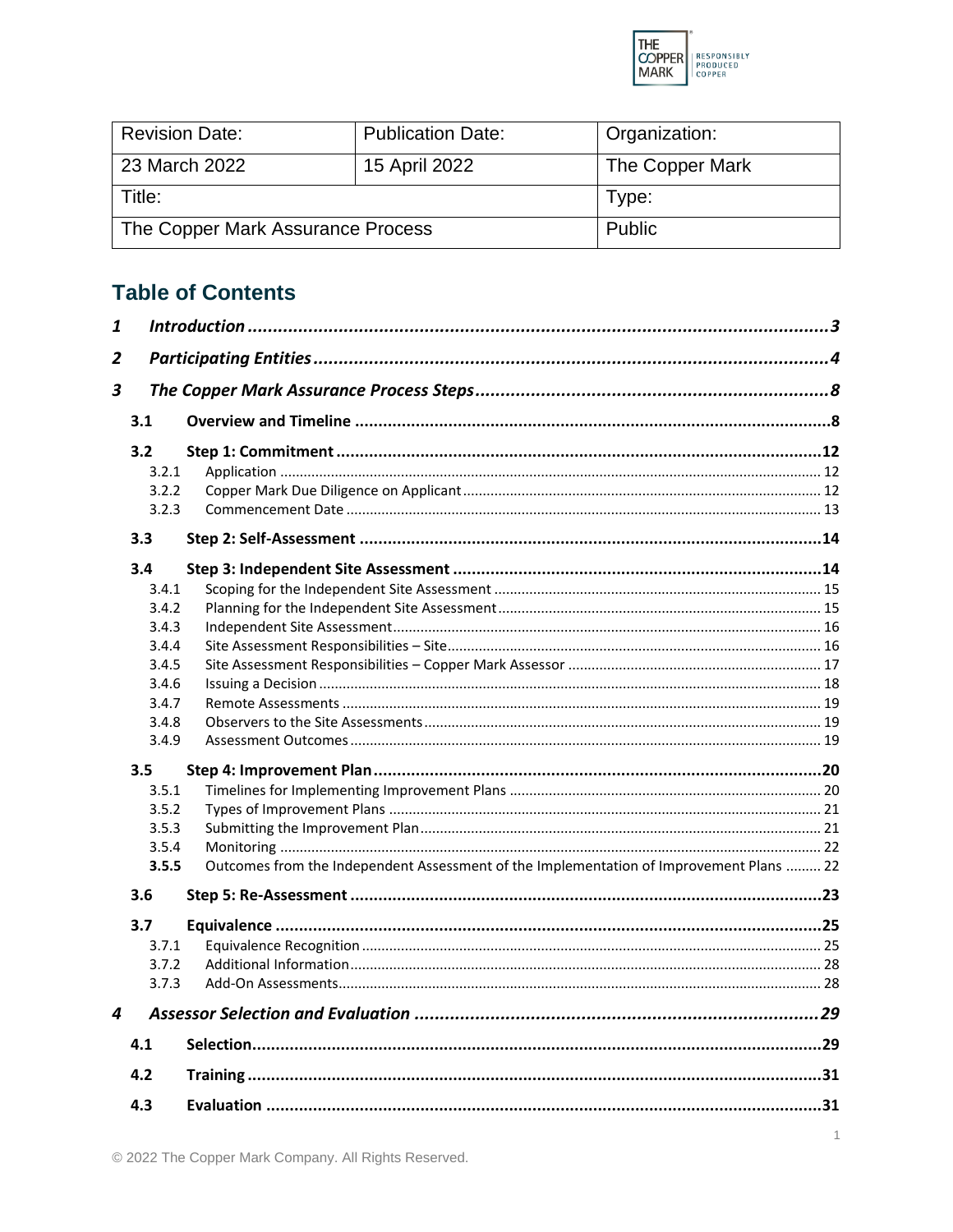

| 5 <sup>1</sup> |     |  |
|----------------|-----|--|
| 6              |     |  |
|                |     |  |
| 8              |     |  |
|                | 8.1 |  |
|                | 8.2 |  |
| 9              |     |  |
| 10             |     |  |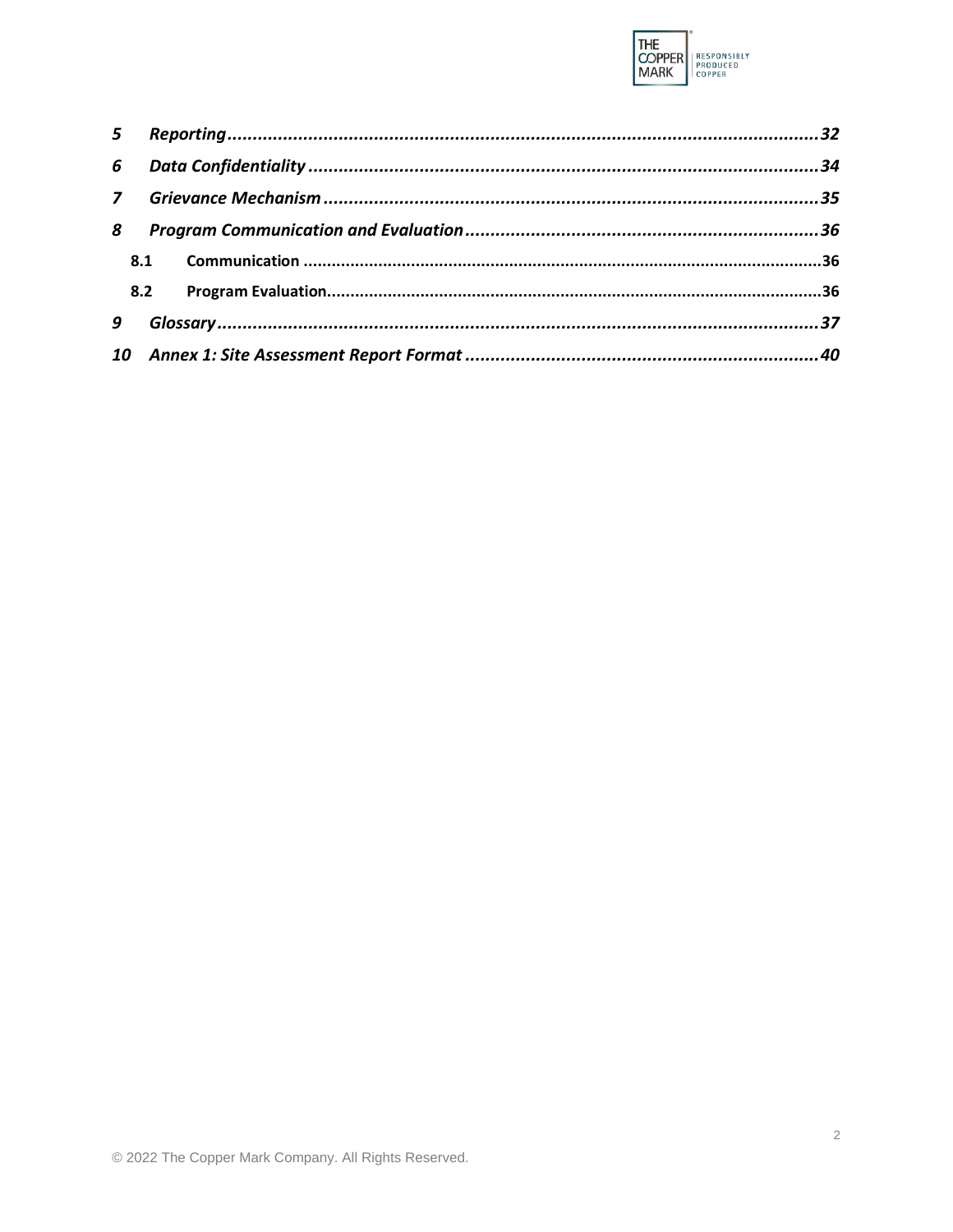

# <span id="page-3-0"></span>**1 Introduction**

[The Copper Mark](#page-37-1) is a credible assurance framework to promote responsible production practices and demonstrate the copper industry's contribution to the United Nations SDGs. With The Copper Mark, we can improve the lives of our colleagues and neighbors, strengthen the communities in which we do business, and increase the value we deliver to our customers and their consumers.

Assurance is the process by which The Copper Mark ensures that sites meet the requirements of the relevant standard(s). The Copper Mark seeks to implement an assurance process that is recognized by stakeholders as credible, incorporates best international practice, and aligns with the following five organizational principles:

1. Pragmatic

The Copper Mark is achievable, implementable and fit-for-purpose. Companies are able to use documented evidence as a significant contribution to the [assessment.](#page-37-2)

2. Inclusive

The Copper Mark is accessible to all companies in scope, at whatever stage along their journey to sustainability and to all sizes of operations.

3. Recognition

The Copper Mark recognizes existing standards systems, reporting frameworks, and certifications in order to avoid redundancy and to promote the use of these initiatives.

4. Progressive

The Copper Mark acknowledges that a period of implementation is required to achieve full conformance with its standards.

5. Continuous improvement

The Copper Mark monitors overall progress through annual reviews of the implementation of improvement actions.

Aligned with the principle on recognition, The Copper Mark seeks to avoid redundancy and promote the use of existing initiatives by making its Assurance Process available to sites that are not Participants in The Copper Mark, but wish to be assessed against the Joint Due Diligence Standard for Copper, Lead, Nickel and Zinc (Joint Due Diligence Standard).

This document defines The Copper Mark Assurance Process for:

1. Sites of a copper producer that are Participants in The Copper Mark and are assessed against The Copper Mark [Criteria for Responsible Production,](#page-37-3) covering all 32 issue areas and including the Joint Due Diligence Standards for Criterion 31: Due Diligence in Mineral Supply Chain.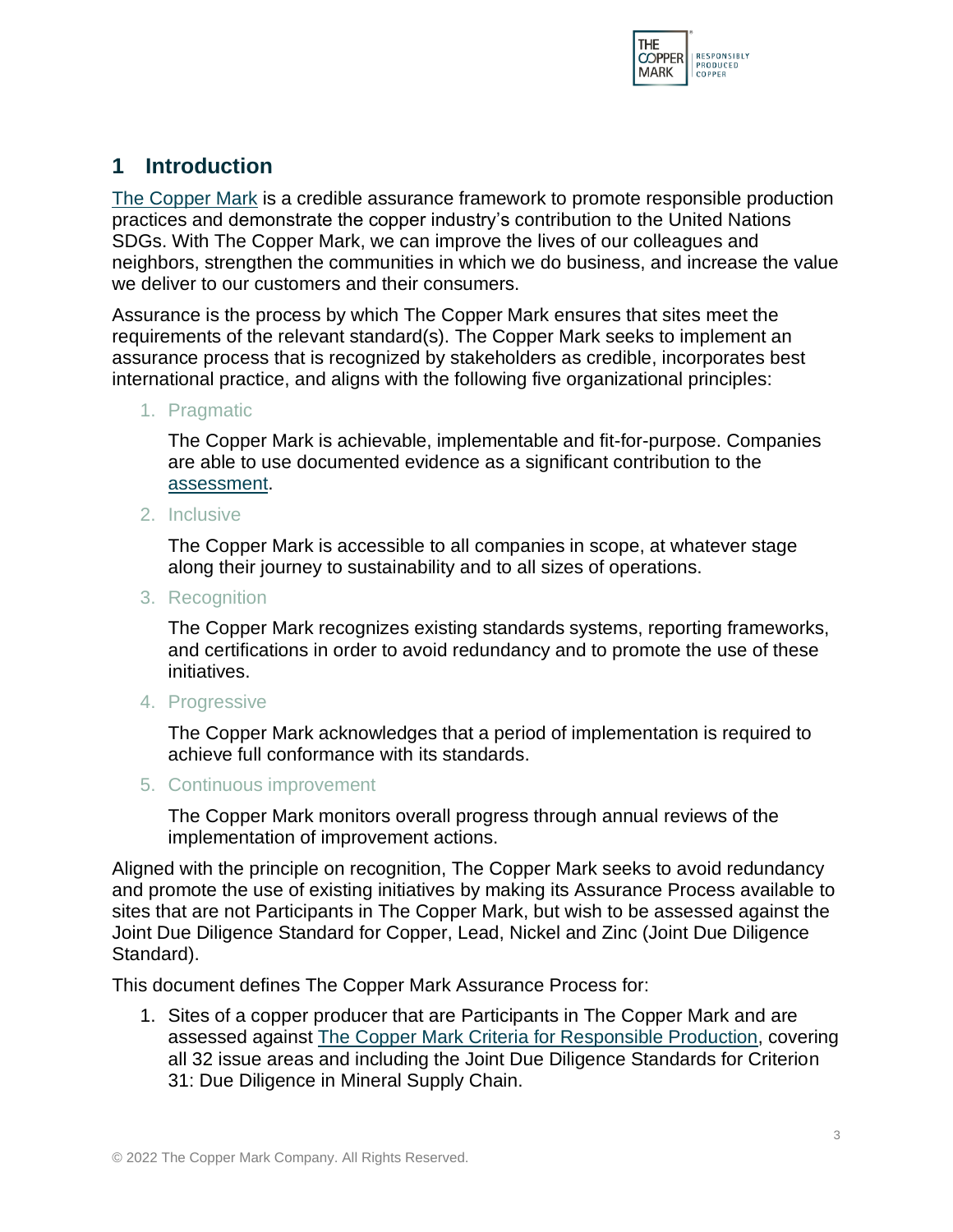

2. Sites that are assessed only against the [Joint Due Diligence Standard for](#page-38-0)  [Copper, Lead, Nickel and Zinc.](#page-38-0)

In this document, the Copper Mark standards refers to

- 1. The Copper Mark Criteria for Responsible Production [\(Copper Mark](#page-37-3) Criteria). The Copper Mark uses the Risk [Readiness Assessment \(RRA\)](http://www.responsiblemineralsinitiative.org/media/docs/RRA/2019%20RRA%20Issue%20Areas%20and%20Industry%20Norms_FINAL.pdf) of the Responsible Minerals Initiative (RMI) as the basis for evaluating Participants' performance, including the RRA-Copper Mark [Criteria Guide of February 2020.](https://coppermark.org/wp-content/uploads/2020/08/Copper-Mark-Criteria-Guide_FINAL_24FEB20.pdf)
- 2. [The Joint Due Diligence Standard](#page-38-0) for Copper, Lead, Nickel and Zinc of February [2021.](#page-38-0)

Currently, The Copper Mark Assurance Process does not provide for [chain of custody.](#page-37-4)

The Copper Mark Assurance Process applies regardless of the Copper Mark standard against which the site is being assessed. Requirements that are specific to The Copper Mark Criteria or the Joint Due Diligence Standard (which may be assessed using other assurance processes) are delineated in this document as appropriate.



*Figure 1: The Relationship between the Copper Mark Criteria and the Joint Due Diligence Standard*

# <span id="page-4-0"></span>**2 Participating Entities**

There are four principal entities that participate in The Copper Mark Assurance Process, each of which have particular roles and responsibilities: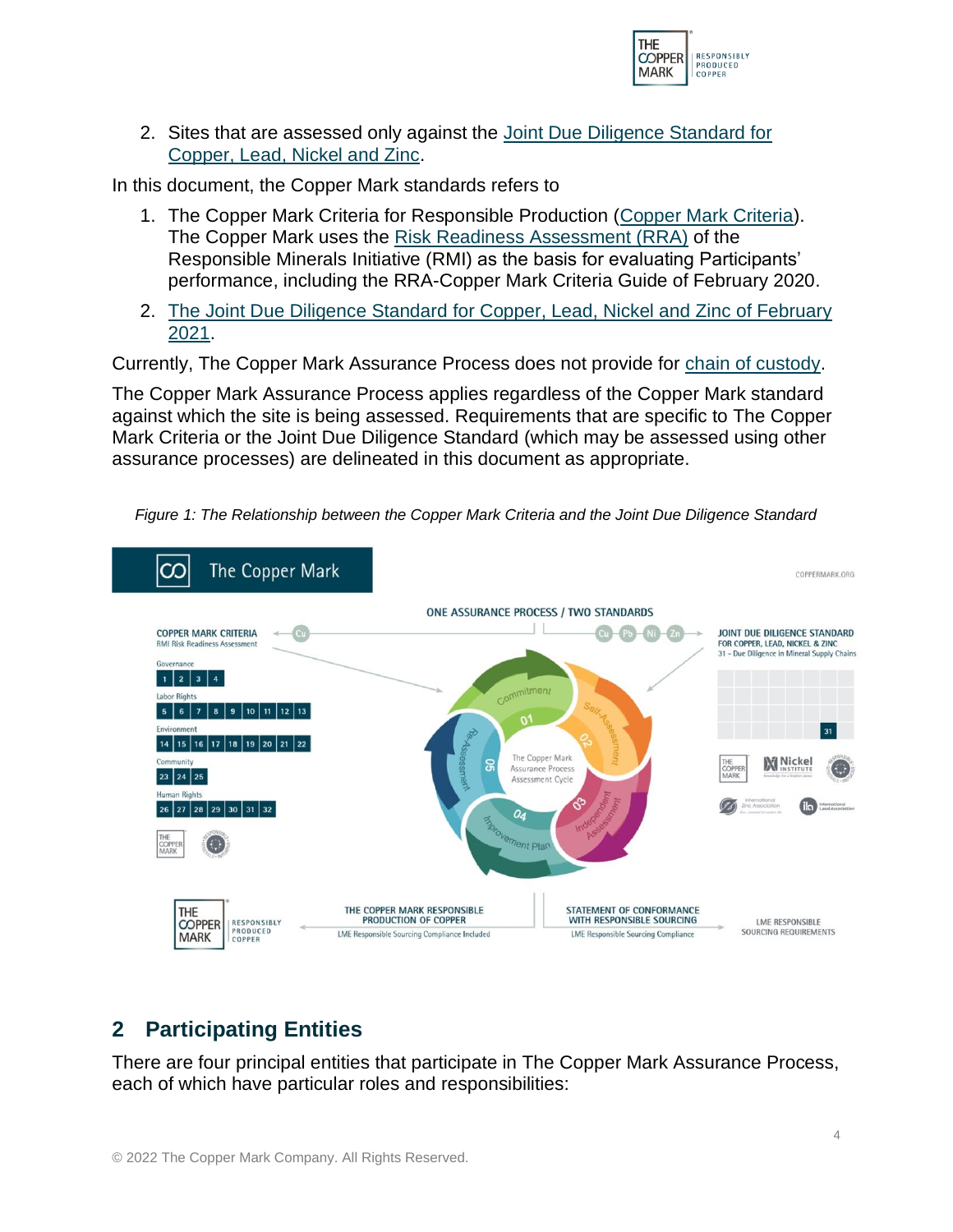

- A. Sites.
- B. Copper Mark [Assessors.](#page-37-5)
- C. The Copper Mark.

# **A. Sites**

The Copper Mark Assurance Process must be implemented at site-level. A site may comprise several activities in different locations in the same geographic area (e.g., mines, wastewater treatment facilities, refineries, ports and associated infrastructure), and under the same management control. Integrated sites, where the point of extraction and transformation or processing are critical operations to the output of the site, will generally be treated as one site. Companies may engage in and operate one site or multiple sites. In the case of a joint venture, the name of the joint venture will be designated as the site and the operating partner will be responsible for demonstrating conformance.

Sites of the following companies are eligible to take part in The Copper Mark Assurance Process:

**Sites of a Copper Producer (also referred to as "Participants"):** A Participant is a copper producer assessed against all 32 Copper Mark Criteria. Only Participants are eligible to make Copper Mark Claims in accordance with [The Copper Mark Claims](https://coppermark.org/wp-content/uploads/2020/08/The-Copper-Mark-Claims-Guide_FINAL_19MAR20.pdf)  [Guide.](https://coppermark.org/wp-content/uploads/2020/08/The-Copper-Mark-Claims-Guide_FINAL_19MAR20.pdf) A copper producer is a company involved in the production of copper, including but not limited to companies involved in mining, solvent extraction and electrowinning (SX/EW), smelting, or refining of copper. To be eligible to be a Participant in The Copper Mark, the entity must produce copper or copper products. The Copper supply chain includes multi-metal producers. Multi-metal producers can choose to include these other metals in the scope of the Copper Mark requirements.

Participants must sign a Letter of Commitment, are required to pay annual fees and have access to The Copper Mark working groups, governance bodies and other resources.

As part of the assessment against The Copper Mark Criteria, Participants are required demonstrate conformance with Criterion 31: Due Diligence in Mineral Supply Chains. In accordance with the Criteria Guide, Participants should refer to specific standards applicable to their metals to demonstrate conformance. This means, participants are required to implement the Joint Due Diligence Standard in accordance with the following timeline:

- From 9 February 2021 to 31 December 2021, Participants are encouraged to implement the Joint Due Diligence Standard to demonstrate conformance with Criterion 31.
- From 1st January 2022 onwards, Participants are required to implement the Joint Due Diligence Standard to demonstrate conformance with Criterion 31.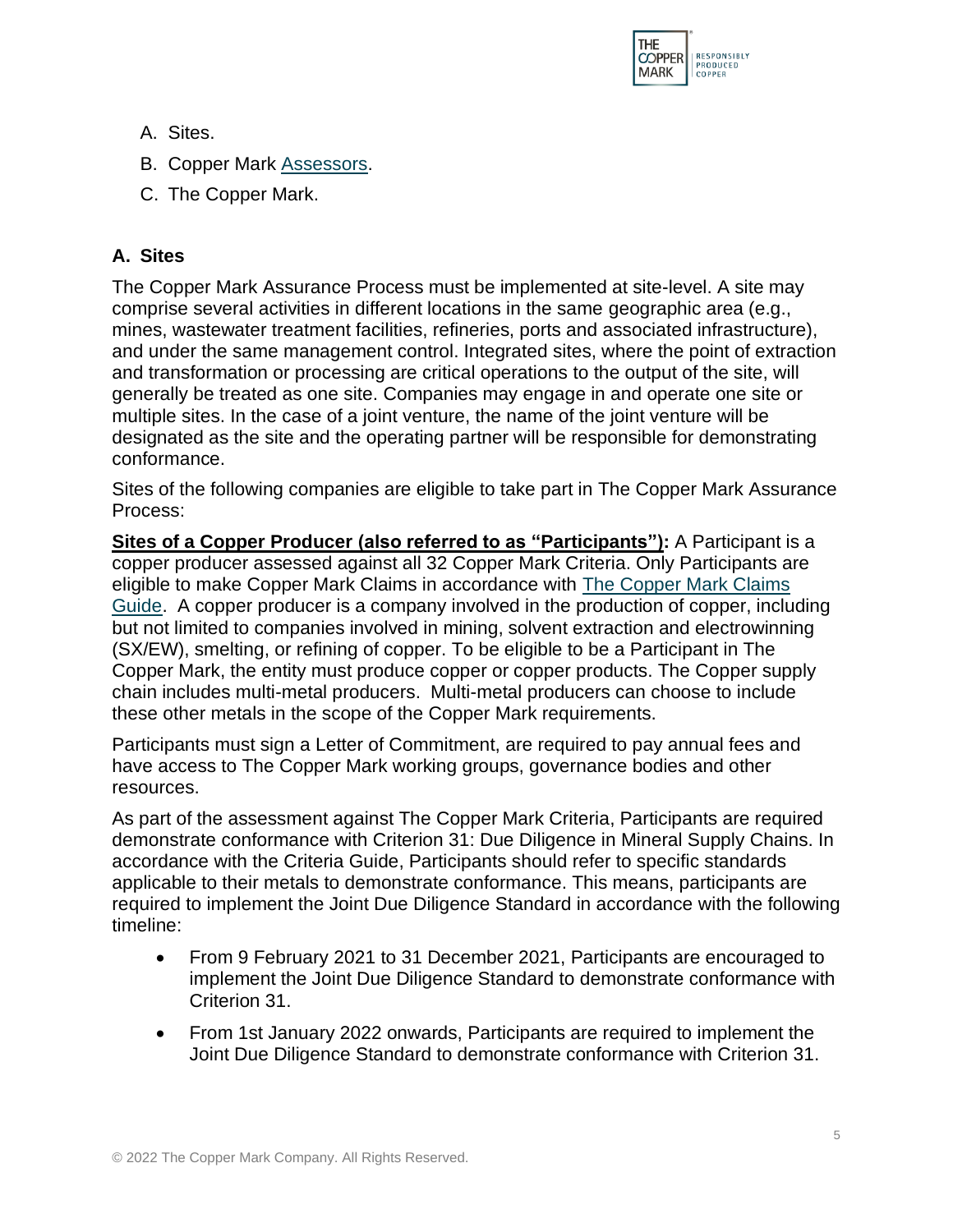

## **Sites assessed only against the Joint Due Diligence Standard:** Sites of any

*co*mpany extracting, producing and/or trading copper, lead, nickel or zinc materials from mine sites, including producers of refined metal products, which are generally referred to as the refiner. The Joint Due Diligence Standard also applies to producers of nickel chemical compounds and all nickel raw intermediate materials (including ferro-nickel, nickel pig iron, and nickel oxide sinter) entering production of stainless steel, alloys, batteries, and plating, and where no refining takes place.

#### Sites that are assessed only against the Joint Due Diligence Standard **are not Participants in The Copper Mark.**

The Copper Mark Assurance Process assesses a site's activities and operations. The scope is determined by the site, assessment firm, and the Copper Mark and might include but is not limited to:

- The principal activities and operations associated with the scope of the assessment;
- All locations and buildings for the management of waste, storing and maintenance of equipment;
- Offices and administration, and other auxiliary activities;
- Activities and buildings critical to the viability of the site' operation, such as transport and storage warehouses; and,
- All business activities and management processes related to areas in scope of the assessment.

Sites in the exploration phase are not eligible to participate. A site must have been operating for at least 3 months before undergoing the Site Assessment.

Sites' responsibilities when using The Copper Mark Assurance Process include:

- Committing to complete the Assurance Process including through contractual agreements with The Copper Mark:
- Nominating and providing an appropriate level of support and resources to a contact person who will coordinate with The Copper Mark;
- Committing the requisite resources to meet the criteria of the applicable Copper Mark standard;
- Maintaining records related to their participation in The Copper Mark Assurance Process;
- Completing self-assessment surveys and receiving assessors on-site;
- Contracting an approved Copper Mark Assessor where appropriate; and
- Making available information necessary to determine their conformance with Copper Mark standards.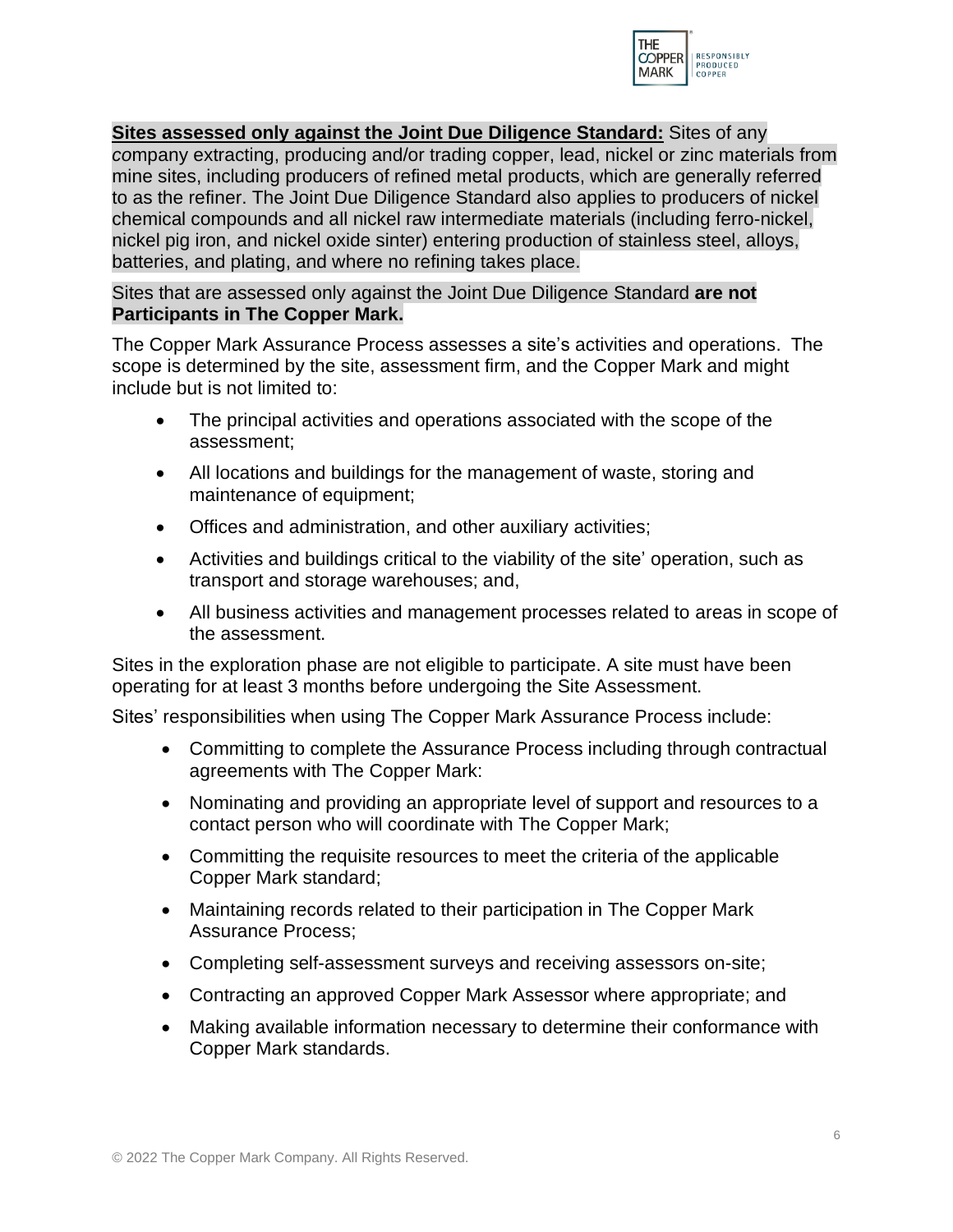

## **B. Copper Mark Assessors**

Copper Mark Assessors are independent parties approved by The Copper Mark to carry out assessment activities. Assessors provide external validity to The Copper Mark's Assurance Process through site visits to assess site conformance to the standard. The Copper Mark reviews and approves assessor applications using the criteria listed in Section 4.

Copper Mark Assessors have the following responsibilities:

- Complete the Copper Mark's approval process for Assessors including signing the declaration of commitments to quality, independence and professional conduct;
- Participate in any required training;
- Maintain approval;
- Conduct site assessment visits and prepare assessment reports; and
- Provide feedback and recommendations on the sites' Improvement Plans and findings from site-visits.

# **C. [The Copper Mark](#page-37-1)**

The Copper Mark is responsible for the planning, execution and reporting of The Copper Mark Assurance Process. It oversees the delivery of assessment activities, including the approval of Copper Mark Assessors, reporting of assessment results and monitoring improvement plans as well as claims and logo use. It is accountable for all compliance and decisions related to Participants and other sites using the Assurance Process.

The Copper Mark has the following responsibilities for the implementation of the Assurance Process:

- Manage the approval and maintenance process for Copper Mark Assessors;
- Assess other certification or standards schemes for equivalency of their standard and assurance requirements;
- Verify and confirm the legitimacy of submissions for equivalent certifications or standards schemes recognized by The Copper Mark;
- Confirm and remove eligibility of Participants to make Copper Mark claims and use The Copper Mark logo;
- Maintain a log for Copper Mark Assessor reports, and for sites' Improvement Plans;
- Provide guidance and interpretations on Copper Mark standards and this Assurance Process; and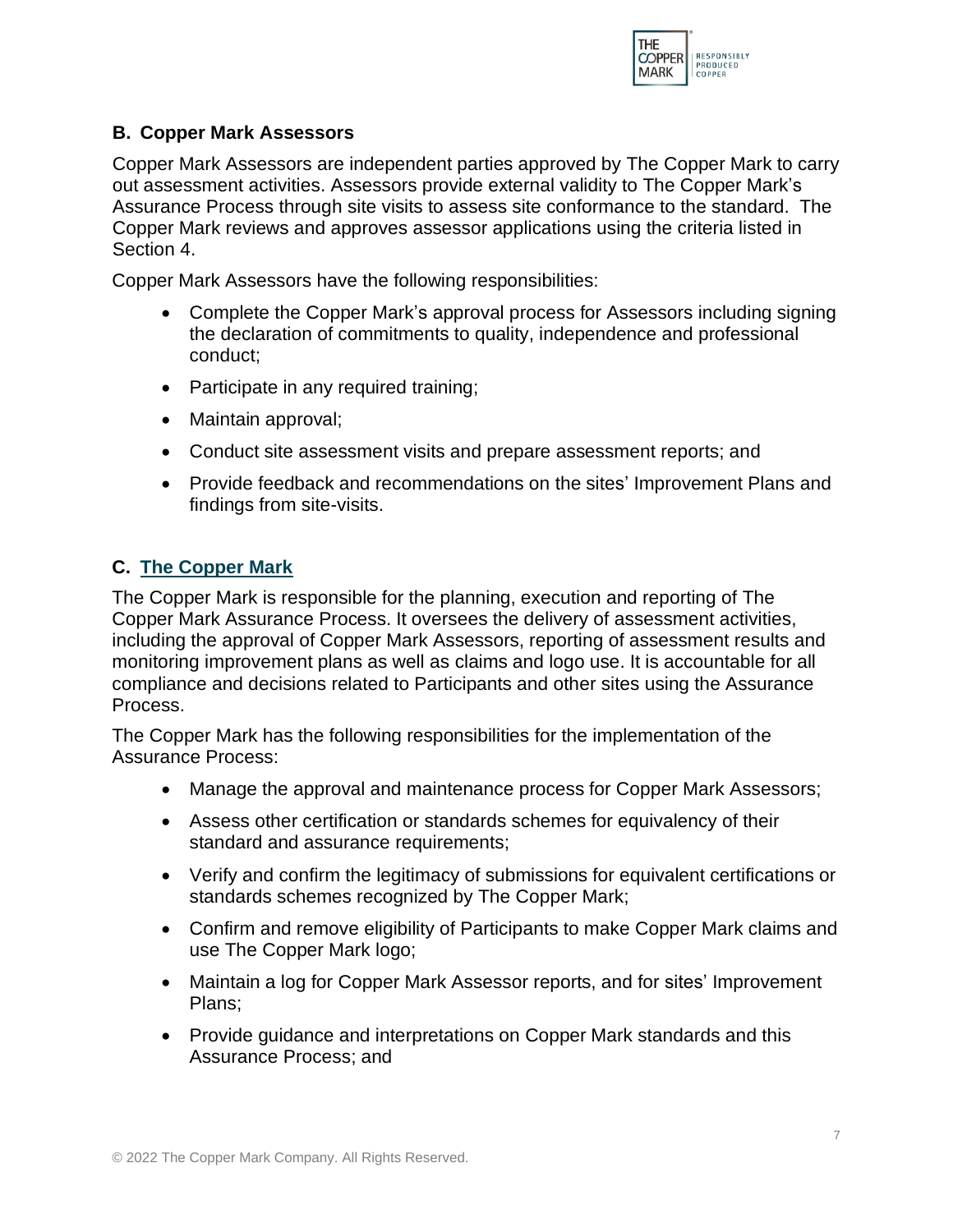

• Identify the need for, and oversee the implementation of, system improvements.

# <span id="page-8-0"></span>**3 The Copper Mark Assurance Process Steps**

#### <span id="page-8-1"></span>**3.1 Overview and Timeline**

This section provides details on the steps of the The Copper Mark Assurance Process for sites that are Participants in The Copper Mark and other sites that are assessed against the Joint Due Diligence Standard.

The Copper Mark accepts assurance conducted in accordance with the auditing methodology outlined in ISO 19011:2018 Guidelines for Auditing Management Systems or the International Standard on Assurance Engagements, ISAE 3000. Under ISAE 3000, The Copper Mark accepts reasonable assurance only.

| <b>Activity</b>                                                     | <b>Participants in The</b><br><b>Copper Mark</b>                                                                                                                                                                                                                                                              | <b>Other eligible sites</b>                                                      |
|---------------------------------------------------------------------|---------------------------------------------------------------------------------------------------------------------------------------------------------------------------------------------------------------------------------------------------------------------------------------------------------------|----------------------------------------------------------------------------------|
| <b>Applicable Copper Mark</b><br>standard(s)                        | Copper Mark Criteria<br>From 9 February 2021 to<br>31 December 2021,<br>Participants are<br>encouraged to implement<br>the Joint Due Diligence<br>Standard to demonstrate<br>conformance with Criterion<br>31.<br>From 1 <sup>st</sup> January 2022<br>onwards, Participants are<br>required to implement the | <b>Joint Due Diligence</b><br>Standard                                           |
|                                                                     | Joint Due Diligence<br>Standard to demonstrate<br>conformance with Criterion<br>31.                                                                                                                                                                                                                           |                                                                                  |
| <b>Step 1: Commitment</b>                                           | Letter of Commitment and<br><b>Producer Agreement</b>                                                                                                                                                                                                                                                         | Pre-assessment<br>Questionnaire and Joint<br>Due Diligence Standard<br>Agreement |
| <b>Step 2: Self-Assessment</b>                                      | required                                                                                                                                                                                                                                                                                                      | voluntary                                                                        |
| Step 3: Independent<br><b>Assessment, Site</b><br><b>Assessment</b> |                                                                                                                                                                                                                                                                                                               | N                                                                                |

An overview of the similarities and differences is outlined in the chart below.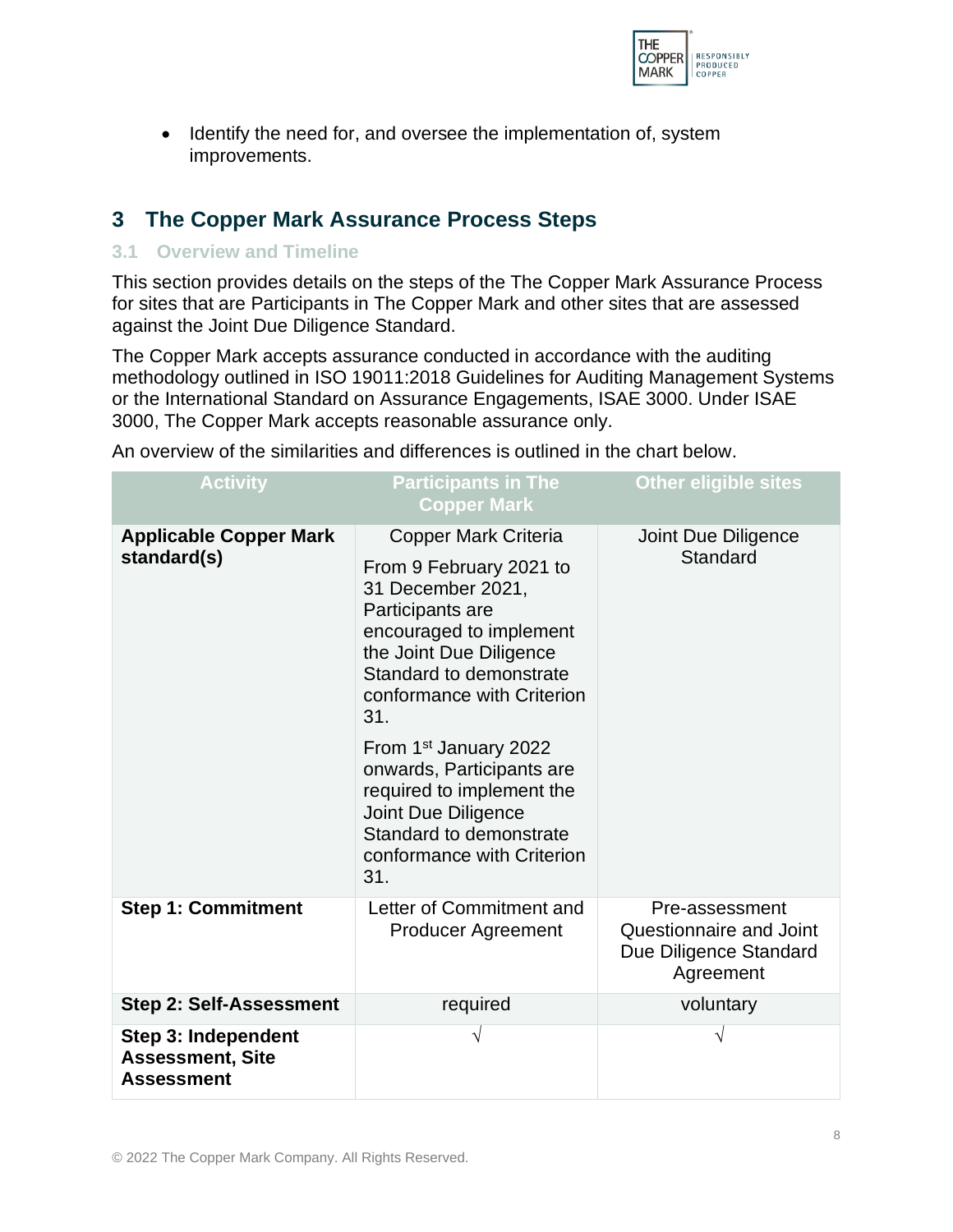

| <b>Step 4: Improvement</b><br>Plan (where applicable)                                  |           |
|----------------------------------------------------------------------------------------|-----------|
| Step 5: Re-assessment                                                                  | N         |
| Eligible to use claims in<br>accordance with The<br><b>Copper Mark Claims</b><br>Guide | <b>No</b> |
| <b>Sites using this process</b><br>published on website                                |           |
| <b>Results published on</b><br>website                                                 | N         |

The Assurance Process generally includes five core steps that are described in more detail in the following sections.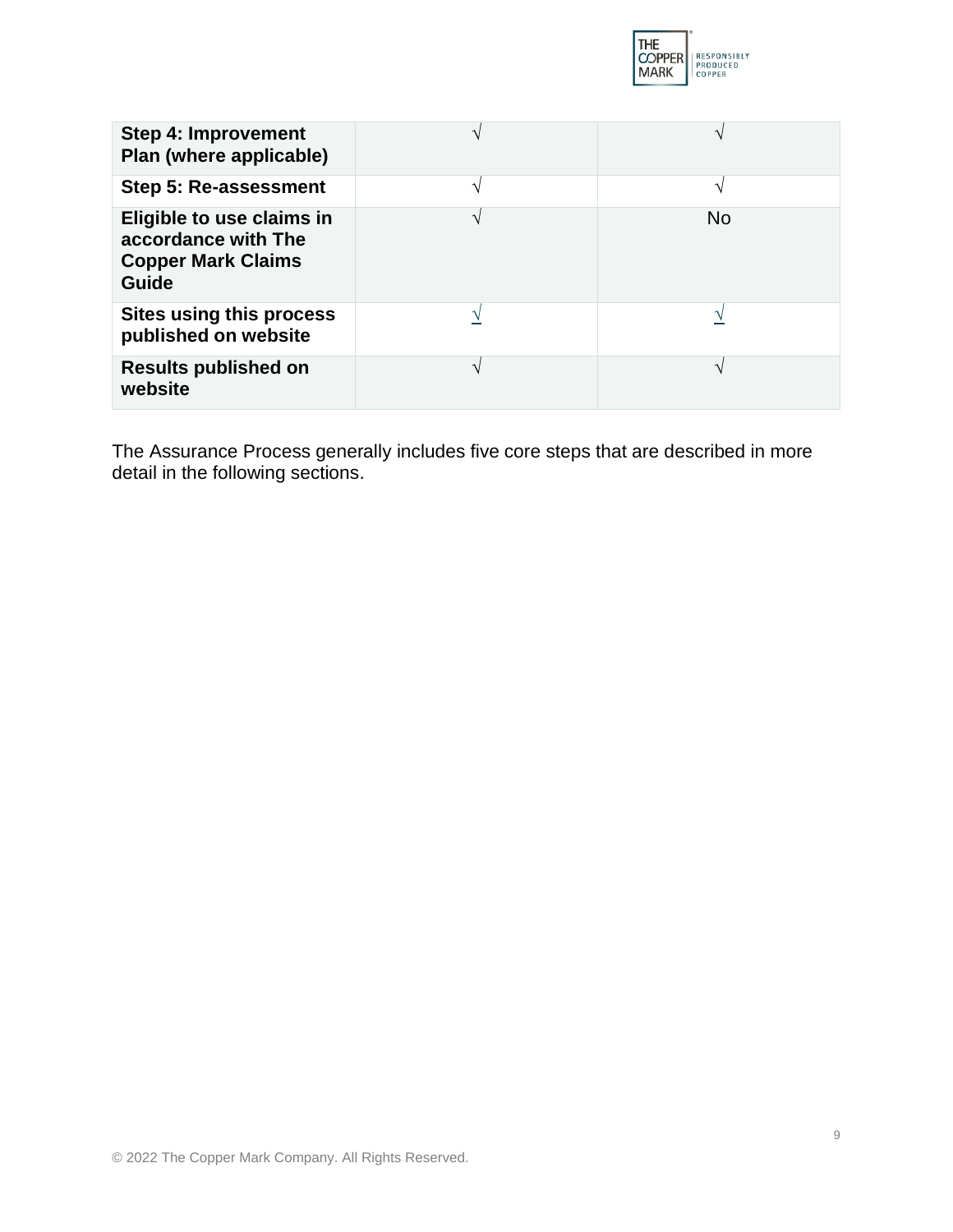

#### *Figure 2: Overview of The Copper Mark Assurance Process Cycle*



# **The Copper Mark Assurance Process**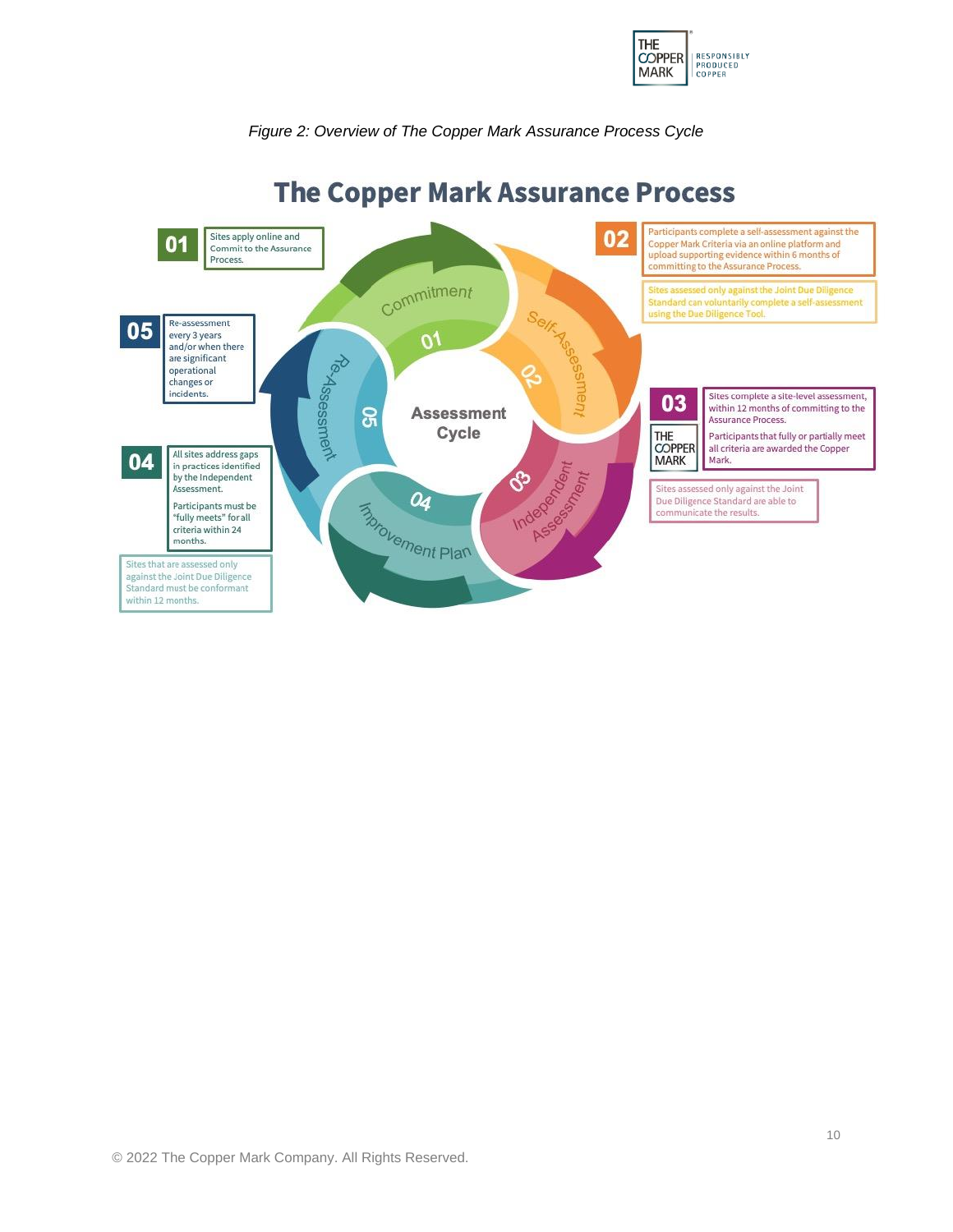



*Figure 3: The Copper Mark Assurance Process Timeline*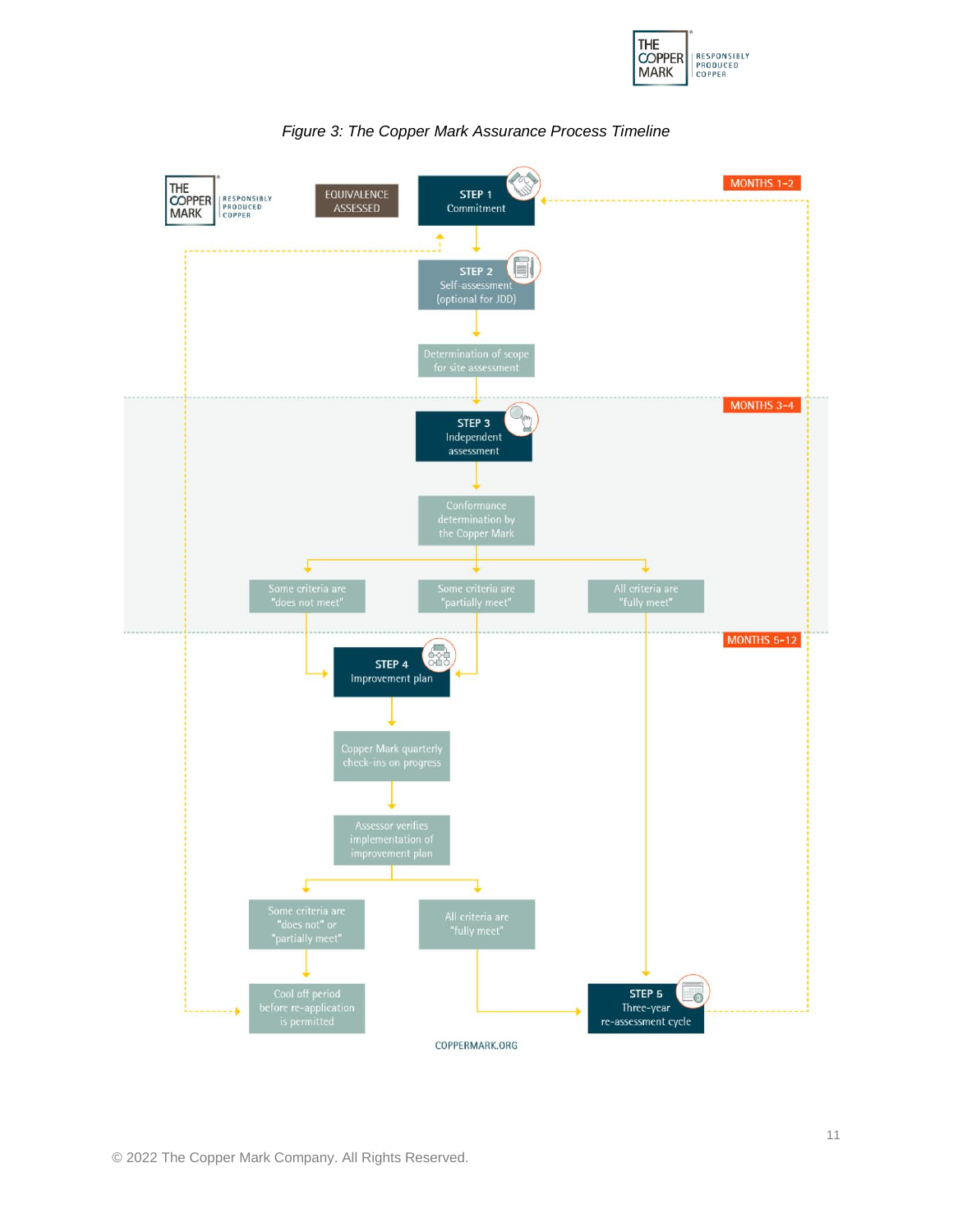

#### <span id="page-12-0"></span>**3.2 Step 1: Commitment**

| <b>Activity</b>           | <b>Participants in The</b><br><b>Copper Mark</b>      | <b>Other eligible sites</b>                                                      |
|---------------------------|-------------------------------------------------------|----------------------------------------------------------------------------------|
| <b>Step 1: Commitment</b> | Letter of Commitment and<br><b>Producer Agreement</b> | Pre-assessment<br>Questionnaire and Joint<br>Due Diligence Standard<br>Agreement |

#### <span id="page-12-1"></span>3.2.1 Application

A site contacts The Copper Mark staff, who will confirm that the site is eligible to use the Assurance Process. If the site is eligible, The Copper Mark invites the site to sign the required agreements, pay the associated fees and provide relevant information regarding operations and ownership.

Companies may apply for multiple sites at the same time, each of which will be treated as individual site by The Copper Mark and in accordance with the definition of a 'site.'

Participants in The Copper Mark: the site must submit the Letter of Commitment and the Producer Agreement. While the Producer Agreement may be signed at company-level, each site must sign the Letter of Commitment.

Sites assessed only against the Joint Due Diligence Standard: the site must submit the Pre-Assessment Questionnaire, the Joint Due Diligence Agreement, and any recognized assessment reports and associated improvement plans for consideration of equivalency. The Copper Mark will review these reports in order to determine equivalency and adjust the scope of the Site Assessment as appropriate.

The Commencement Date is the date at which both the site and the Copper Mark have signed the required agreements. The Commencement Date officially starts the Assurance Process timeline and obliges the site to complete steps 2-5 as appropriate.

#### <span id="page-12-2"></span>3.2.2 Copper Mark Due Diligence on Applicant

The Copper Mark conducts a minimum due diligence review of all sites and assessment firms wishing to participate in the Copper Mark Assurance Framework. The intention of the check is: first, to ensure compliance with all laws and regulations by entering into a binding contract with the entity; and second, to understand, proactively manage, and monitor potential reputational risks to the Copper Mark organization.

The due diligence check is intended to be completed with reference to all Copper Mark policies and procedures, including but not limited to the:

- Business Integrity Policy
- Producer Agreement
- Letter of Commitment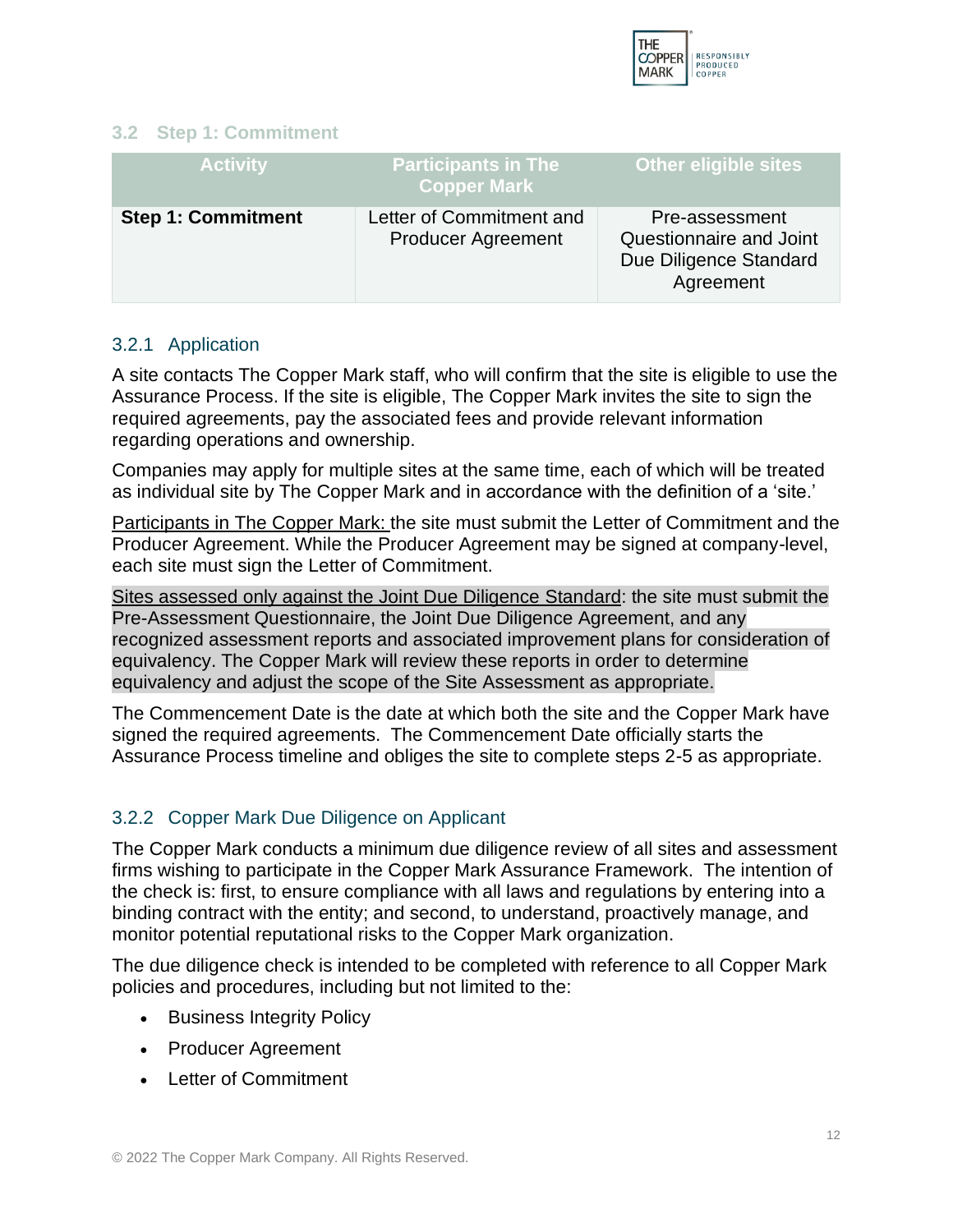

- Pre-assessment Checklist
- Assurance Process
- Copper Mark standards
- Assessor Management Procedure

The initial review may in some cases require further research to be undertaken to complete the due diligence to fully understand the circumstances.

The first step of the due diligence process is the Business Partner Setup, which is required to ensure compliance of the Copper Mark with all laws and regulations.

An applicant will be rejected in the following instances:

- The entity is located in a sanctioned country
- An owner, main shareholder, managing director, CEO, officer or trustee of the entity appears on the sanctions list of the European Union, Switzerland, United Kingdom, or United States

The Copper Mark seeks executive leadership and / or legal advice before engaging in any activity that may cause an actual or perceived action against the Business Integrity Policy, Section 6, including:

- Money laundering
- Bribery
- Corruption
- Fraud
- Other economic crimes
- Other risks to legal compliance

The following issues may be raised to Copper Mark leadership for the purpose of transparency and disclosure:

- Conflicts of Interest, in accordance with the Business Integrity Policy, Section 5
- Reputational risks

All risks are logged and monitored, including where an applicant has been rejected. The results of the due diligence will be shared with the approved assessor selected by the site and incorporated into the scope of the Independent Site Assessment (Step 3). The Copper Mark maintains record of the outcome of the assessment to demonstrate closure of the risk. Where risks are not closed, the site may not receive or maintain the Copper Mark.

# <span id="page-13-0"></span>3.2.3 Commencement Date

Once Business Partner Setup is complete, the Copper Mark will countersign all documents and list the site on the Copper Mark website.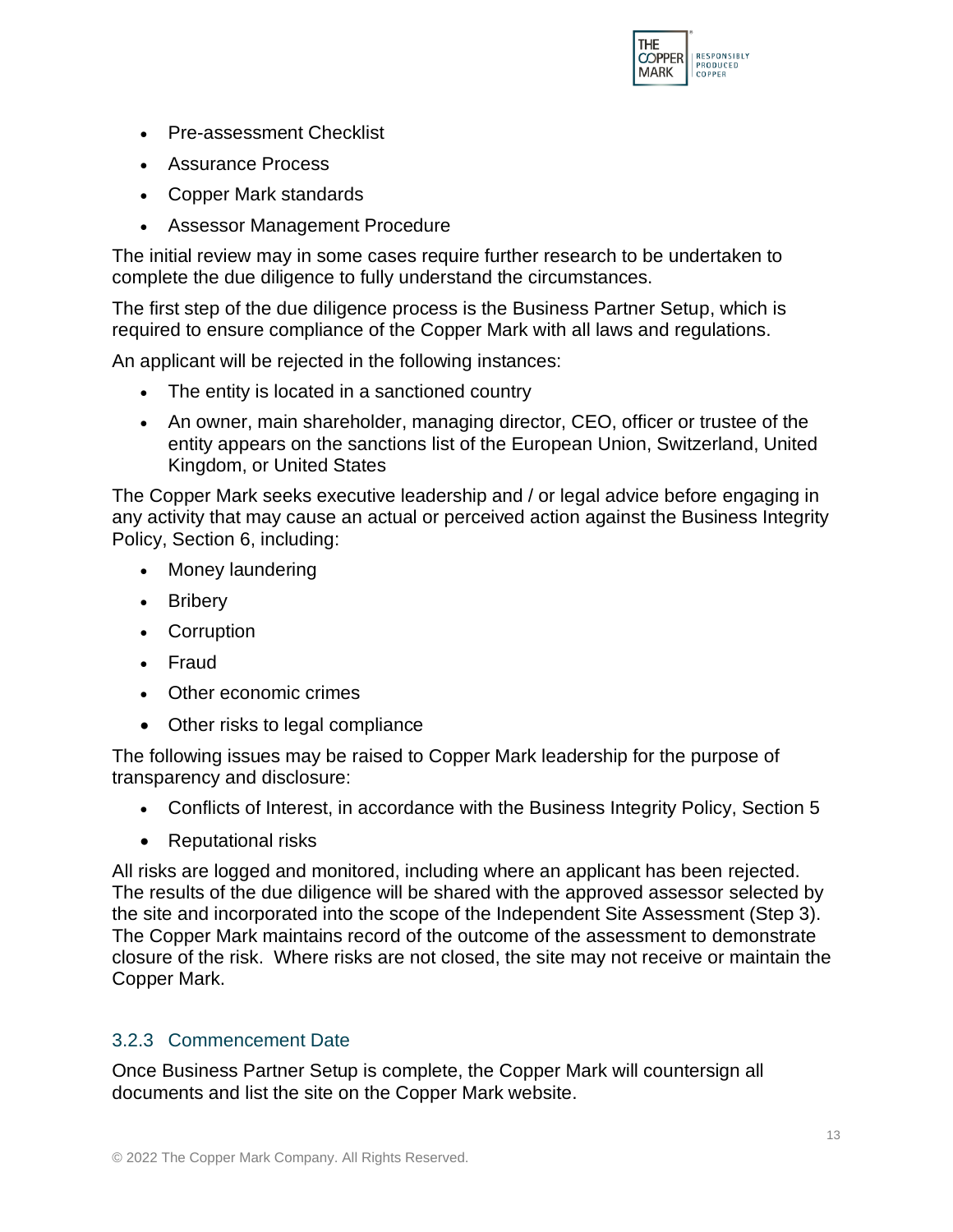

#### <span id="page-14-0"></span>**3.3 Step 2: Self-Assessment**

| <b>Activity</b>                | <b>Participants in The</b><br><b>Copper Mark</b> | <b>Other eligible sites</b> |
|--------------------------------|--------------------------------------------------|-----------------------------|
| <b>Step 2: Self-Assessment</b> | required                                         | voluntary                   |

Participants in The Copper Mark: The Copper Mark uses the Risk Readiness Assessment (RRA) owned by the Responsible Minerals Initiative (RMI) and the RRA-Copper Mark Criteria Guide as the basis for evaluating Copper Producers' performance against The Copper Mark Criteria. Participants complete a self-assessment survey on the RMI's RRA online platform and submit it to The Copper Mark for review. Participants may submit supporting documentation to The Copper Mark through an alternative platform where requested.

When submitting the self-assessment, Participants shall:

- 1. Provide site-level information;
- 2. Provide the reports for existing certifications, initiatives, and standards that apply to the site;
- 3. Upload supporting documentation for each of The Copper Mark Criteria and ensure evidence is clearly linked to the relevant criterion; and
- 4. For criteria that are not applicable, the Participant should explain why the criteria is not applicable to the site or facility and provide relevant, verifiable documentation to support the explanation, where possible.

Self-assessments **do not** need to be completed when all criteria are fully covered through an equivalent certification or independently verified system. In this case, sites shall submit the equivalent certifications or externally assured management system and associated evidence, such as independent audit reports.

Sites assessed only against the Joint Due Diligence Standard: A self-assessment is not required. However, sites may choose to complete a self-assessment using the Joint Due Diligence tool. Doing so may help the site identify strengths and opportunities for improvement ahead of the Independent Site Assessment. Where the site completed a self-assessment, it is recommended for the site to share it with the selected assessor.

#### <span id="page-14-1"></span>**3.4 Step 3: Independent Site Assessment**

| <b>Activity</b>                               | Participants in The l<br><b>Copper Mark</b> | <b>Other eligible sites</b> |
|-----------------------------------------------|---------------------------------------------|-----------------------------|
| Step 3: Independent Site<br><b>Assessment</b> |                                             |                             |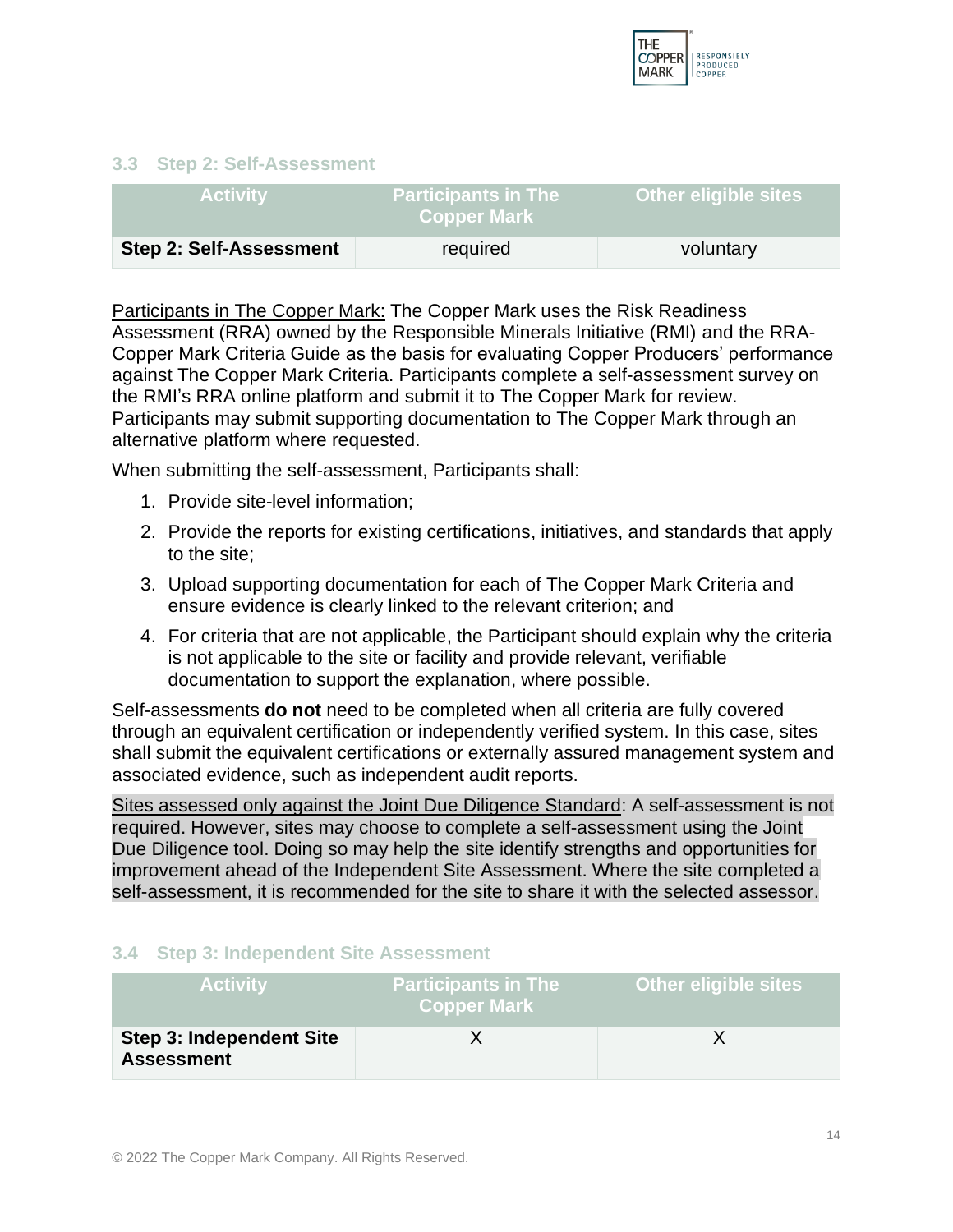

## **The Copper Mark requires that all applicable criteria are independently assessed at the site level.**

The Copper Mark recognizes existing systems that are independently assessed at sitelevel in order to avoid redundancy and to promote the use of these initiatives. Equivalent systems are defined as having standards and assurance requirements that are materially comparable in scope and intent to The Copper Mark Criteria and Assurance Process. Sites may refer to Section 3.7 Equivalence for details on the extent to which equivalent systems can be used to demonstrate conformance with Copper Mark standards.

## <span id="page-15-0"></span>3.4.1 Scoping for the Independent Site Assessment

Prior to the Independent Site Assessment, the Copper Mark assessor shall scope the assessment. The scope is based on three main activities:

- 1. Review of self-assessment: the Copper Mark assessor reviews the Participant's self-assessment and corresponding evidence. This review helps the assessor become familiar with the policies, procedures, and potential control risks (see Section 3.4.4 below).
- 2. Desk-based research: the Copper Mark assessor conducts desk-based research to understand the inherent risks (see Section 3.4.4 below) in the assessment. The assessor considers the due diligence conducted and provided by the Copper Mark.
- 3. Equivalence: the Copper Mark assessor reviews equivalent certifications or externally assured management system and associated evidence, such as independent audit reports, to determine eligibility for equivalency recognition (see also section 3.7.1 below on Equivalence). If the equivalent certifications or externally assured management systems and associated evidence are found to cover the entirety of the criteria of the Copper Mark standard, the assessor may recommend that no further independent site assessment is required. In this instance, the Copper Mark may work with the assessor to complete the Summary Assessment Report and issue a decision.

When all criteria are fully met through an equivalent certification or independently verified system but the site has not selected a Copper Mark assessor, the Copper Mark will select an approved assessor to conduct the evaluation of point three above, at the expense of the site.

# <span id="page-15-1"></span>3.4.2 Planning for the Independent Site Assessment

After scoping the assessment, the assessor develops an assessment plan (known as an audit plan in ISO 19001). The assessor must submit the assessment plan to the Copper Mark, no more than 5 weeks before the scheduled assessment.

Using the assessment plan as a guide, the Copper Mark the site, and the assessor hold a planning call to ensure alignment on the scope, process, and timing of the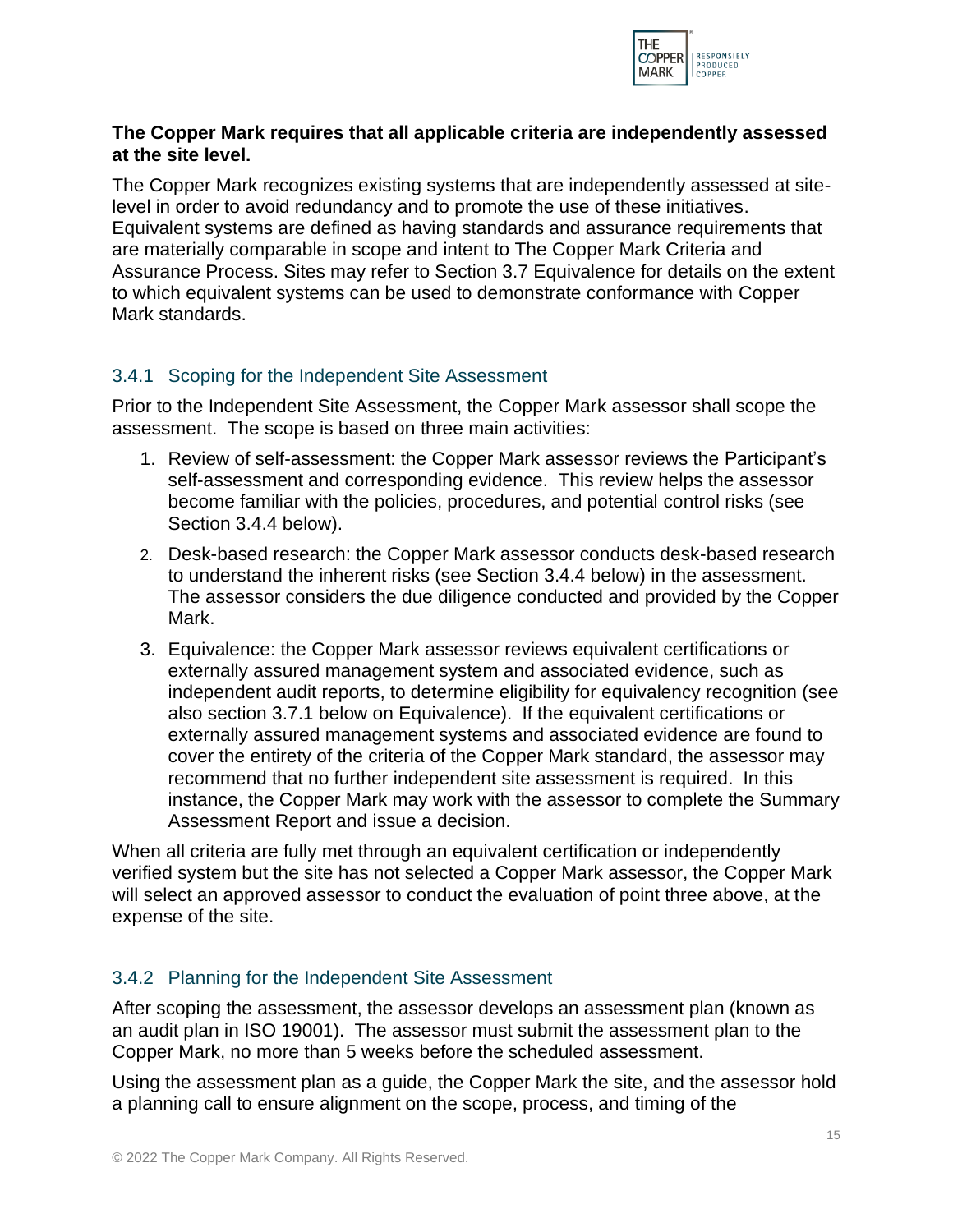

independent site assessment. This must occur within 1 month of the scheduled assessment.

## <span id="page-16-0"></span>3.4.3 Independent Site Assessment

An independent site assessment is required for all sites that use The Copper Mark Assurance Process. All criteria of the Copper Mark standards are in scope unless The Copper Mark confirms that that criterion is:

- 1. Not applicable
- 2. Fully met through an equivalent site assessment and there are no potential issues raised through due diligence for that criterion
- 3. Partially met through an equivalent site assessment in which case only the areas that were not previously assessed onsite are in scope

During the site assessment, the Assessor will check in situ the status of the site's performance against Copper Mark standards.

Participants in The Copper Mark: The results of the assessment will provide The Copper Mark with a sufficient level of confidence to decide whether to award The Copper Mark to the Participant, authorizing the Participant to make Copper Mark claims and use The Copper Mark logo.

Sites assessed only against the Joint Due Diligence Standard: The results of the assessment will provide The Copper Mark with a sufficient level of confidence to support a determination of performance with the Joint Due Diligence Standard. The site may use the determination to support customer, regulatory, and government requirements as appropriate.

# <span id="page-16-1"></span>3.4.4 Site Assessment Responsibilities – Site

Only Assessors that have been approved by The Copper Mark as having met The Copper Mark requirements for Assessors – listed and defined in Section 4 - can undertake site assessments.

The site may select a Copper Mark Assessor or team of Assessors for the site assessment from the registry of approved Assessors maintained by The Copper Mark, or request that an Assessor or team of Assessors of its own choosing be considered for approval by The Copper Mark. In such cases, the Assessor(s) will be required to provide sufficient evidence to The Copper Mark to demonstrate how they met The Copper Mark requirements for Assessors and to allow for a reasonable amount of time for The Copper Mark to review the application. The Copper Mark expects that most assessments will require a team of Assessors. The Copper Mark retains all rights to approve Assessors.

The Copper Mark will distinguish Assessors or Assessment Firms that are only approved for certain standards, geographies, types of operations, or subject-matter expertise.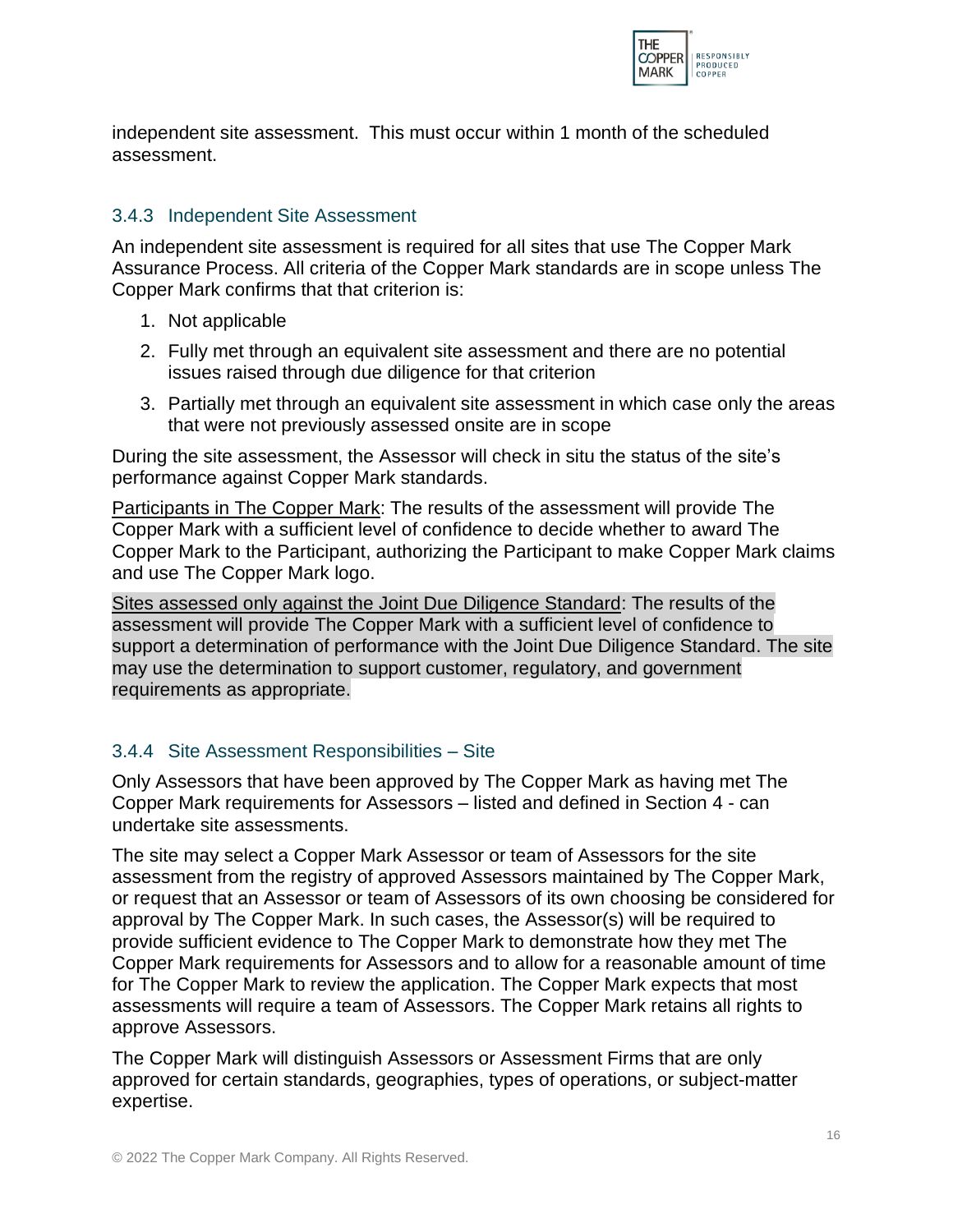

## <span id="page-17-0"></span>3.4.5 Site Assessment Responsibilities – Copper Mark Assessor

Copper Mark Assessors must use the applicable Copper Mark standard(s) to complete the Independent Site Assessment. For The Copper Mark Criteria, assessors must also consider the RRA-Copper Mark Criteria Guide when conducting the assessment.

Assessments must be conducted in accordance with ISO 19011 Guidelines for Auditing Management Systems or ISAE 3000 International Standard on Assurance Engagements. Under ISAE 3000, The Copper Mark accepts reasonable assurance only. Regardless of the methodology used, the process to conduct the site assessment must include:

- Planning and preparation: The Copper Mark Assessor will review the selfassessment and equivalence (where applicable); develop an agenda and organize the logistics of the site assessment.
- Assessment activities will include:
	- o Opening meeting
	- o Management and worker interviews
	- o Document review
	- o Direct observations of the site operations, buildings and grounds
	- o Risk-based sampling of records and data that takes into account materiality; inherent risks; control risks; and detection risks
	- o Stakeholder interviews with Indigenous Peoples groups and local communities, NGOs, community organizations, upstream supply chain actors, and government entities, as appropriate
	- o Closing meeting
- Reporting: the Assessor will draw assessment conclusions based on the site assessment and will indicate areas for improvement. A detailed report, including the continuous improvement plan, where applicable, will also be developed by the Assessor to accompany the self-assessment results (see Appendix 1: Site Assessment Report Format). When conducting an assessment that includes a choke point as defined in the Joint Due Diligence Standard, the assessor must also complete and submit the Joint Due Diligence Tool. This applies for all assessments against the Joint Due Diligence Standard and for Criteria 31 for applicable sites.

Interviews are an integral part of the Independent Site Assessment. The pool of interviewees should span across functions, gender, age groups, ethnicity, and other factors to ensure a fair representation of workers. The assessor must define the sampling methodology in the report.

Interviews must be conducted in a way that instills trust and confidence in the interviewee. For example, interviews should be done apart from company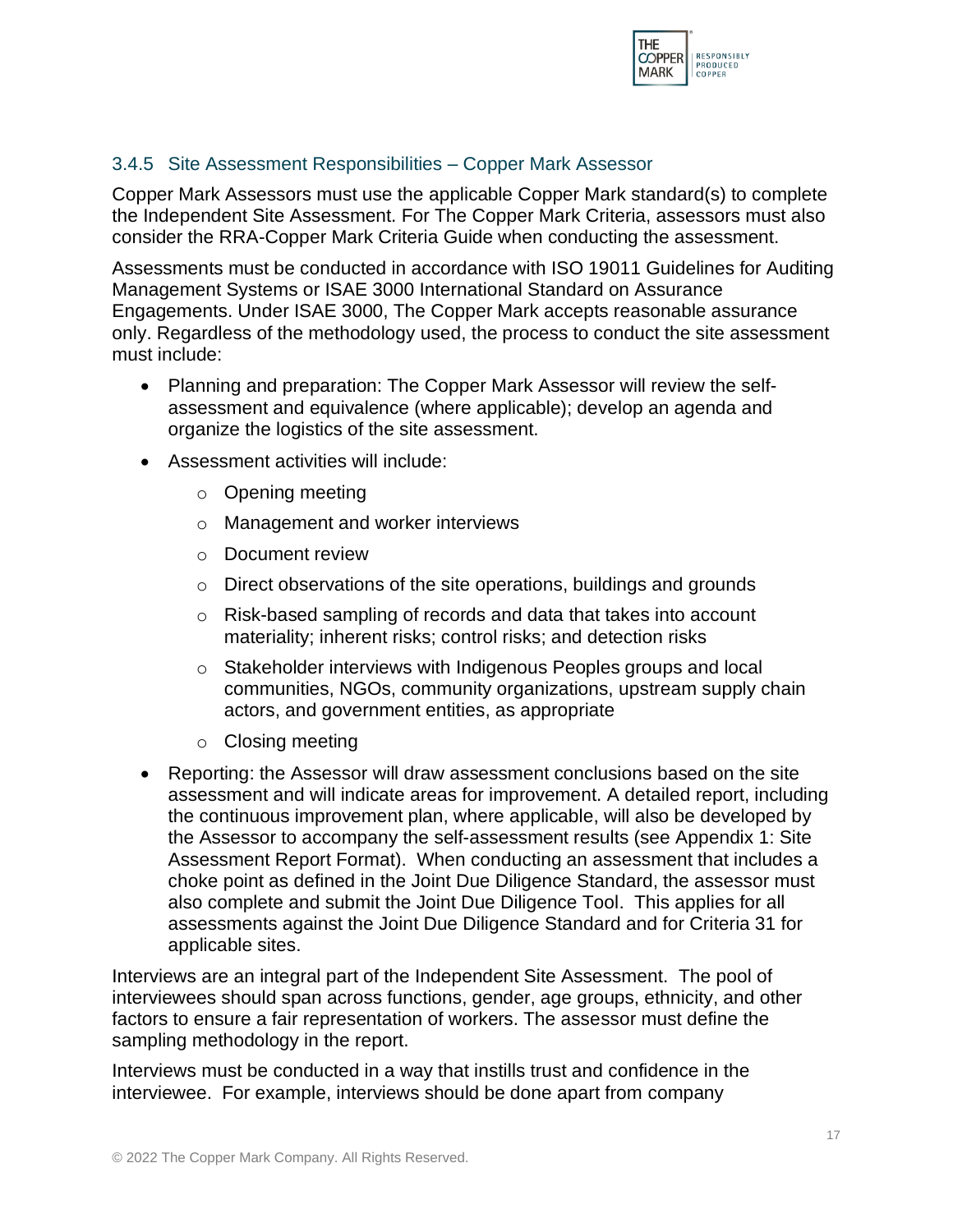

representatives, in local language, and in a culturally sensitive manner. Assessors must notify the Copper Mark of any potential incidences of coaching or coercion.

The Copper Mark Assurance Process requires Assessors to take a risk-based approach to gather and analyze information systematically on a site performance against the applicable Copper Mark standard(s) to optimize efficiency and reduce the compliance burden for sites. A risk-based approach is understood to be the most appropriate way to prioritize data gathering and analysis that recognizes:

- Inherent risks the legal, social and geographic context in which the site operates;
- Control risks the management systems the site has in place and the voluntary initiatives and responsible practices which the site is active in or follows; and
- Detection risks the likelihood that the assessment methodology will identify non-conformances where they exist.

Assessors are expected to understand the site's operations, business activities, supply chain, and context with a view to identify and assess risks that have the most potential to cause significant gaps between the operation's practices and the expectations of Copper Mark standards.

Assessors are not expected to review equivalency determinations during the site assessment, but are expected to bring to the attention of The Copper Mark and include in their report any areas of non-conformance observed, even if equivalent conformance was determined during the review by the Copper Mark. The Copper Mark will engage the site and, where possible, the equivalent standard owner, to resolve conflicting evidence or assessment conclusions. Sites may also use The Copper Mark Grievance Mechanism to resolve disputes.

The Assessor will draft their report within **10 business days** of completing the site assessment. The Assessor will submit the draft Site Assessment Report to The Copper Mark and the site. The Copper Mark, site and assessor engage in an iterative process to finalize the report. The site is requested to comment on factual accuracy and not to dispute the findings in this review.

# <span id="page-18-0"></span>3.4.6 Issuing a Decision

The Copper Mark will review the Site Assessment Report and make a decision within **ten business days** of receiving the final report on whether the site has met the requirements of the applicable Copper Mark standard(s). The decision will be documented. The Copper Mark will provide a letter to the site with:

- The performance determination;
- Details of the non-conformances identified;
- The date by which the improvement plan is required to be submitted;
- The date for which implementation of the improvement plan is required; and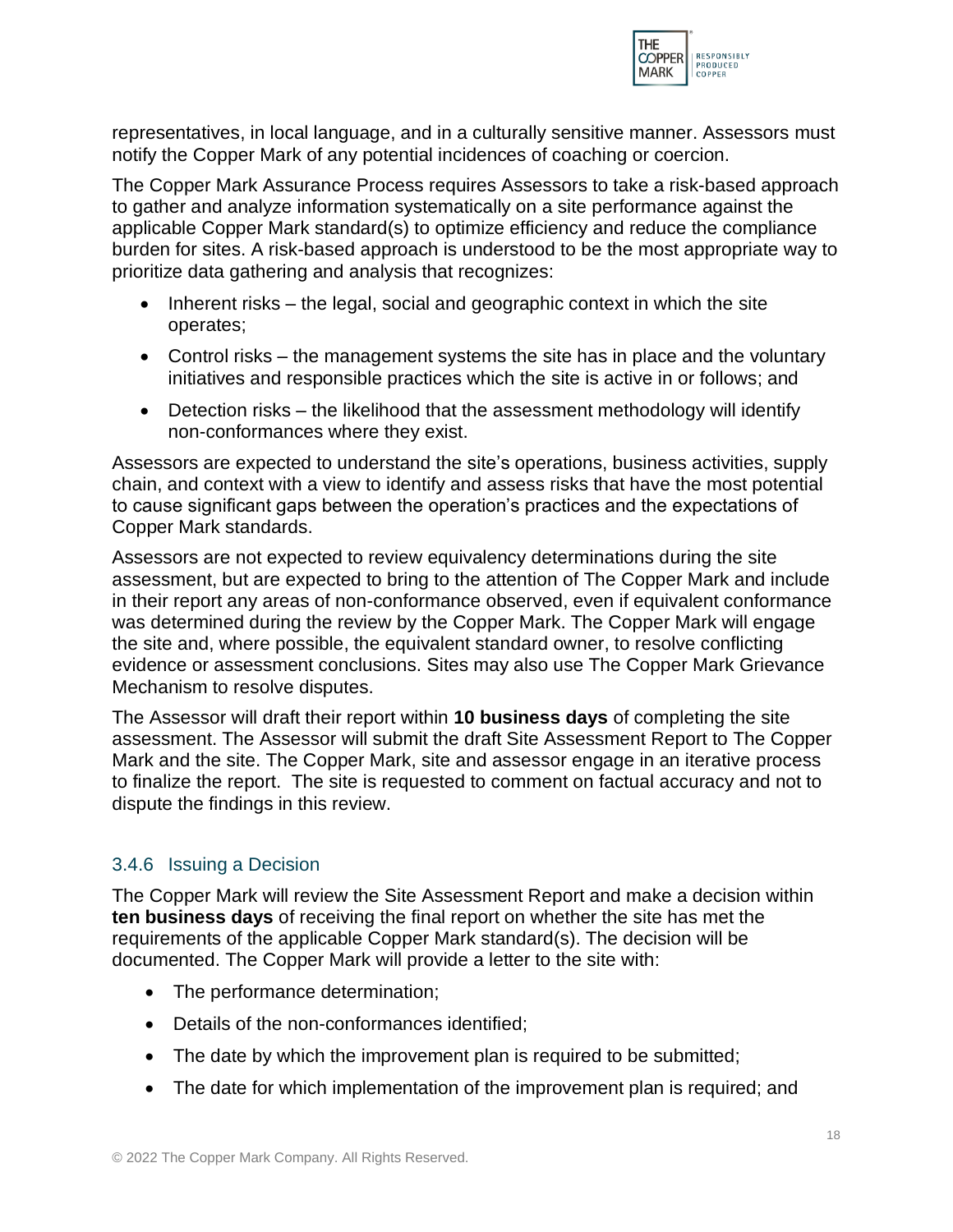

• The frequency and requirements for the check-in on implementation of the improvement plan.

#### <span id="page-19-0"></span>3.4.7 Remote Assessments

In principle, remote assessments are not accepted in The Copper Mark Assurance Process.

A remote assessment is an offsite assessment where the assessor or assessment team are not physically present at the facility. The scope of the assessment is the same as an on-site assessment. A remote assessment is a "virtual assessment," which utilizes technology to visually review components of the assessment that are normally observed in-person. The remote assessment should be differentiated from a desk-top assessment, which only reviews the documents and records of a site.

In some rare instances, due to exceptional circumstances, The Copper Mark may consider remote assessments for a Participant for some criteria. This is determined on a case-by-case basis after a review of all available information.

## <span id="page-19-1"></span>3.4.8 Observers to the Site Assessments

The Copper Mark, assessor, or site may request to have an additional party attend the independent site assessment, for example:

- 1. Interpreters or translators who help with local-language interviews or document review.
- 2. Observers from The Copper Mark staff.

Other observers, for example trainee assessors, or representatives from external organizations, may also be requested to attend but may only do so with the express consent of the site.

Observers may not interfere with the assessment or the assessor's determination. Observers are subject to all policies and procedures of The Copper Mark, the site, and the assessor or assessment firm.

With the exception of Copper Mark staff, the assessor has the right to exclude observers from interviews with workers, contractors and stakeholders.

Observers may be required to sign a confidentiality agreement at the request of the site, the Assessor and / or The Copper Mark.

The Copper Mark and the site must be notified of all observers at least **ten business days** prior to the Site Assessment to obtain consent and ensure they have agreed to all relevant policies and procedures.

#### <span id="page-19-2"></span>3.4.9 Assessment Outcomes

Sites for which all criteria are "fully meets" shall proceed to Step 5.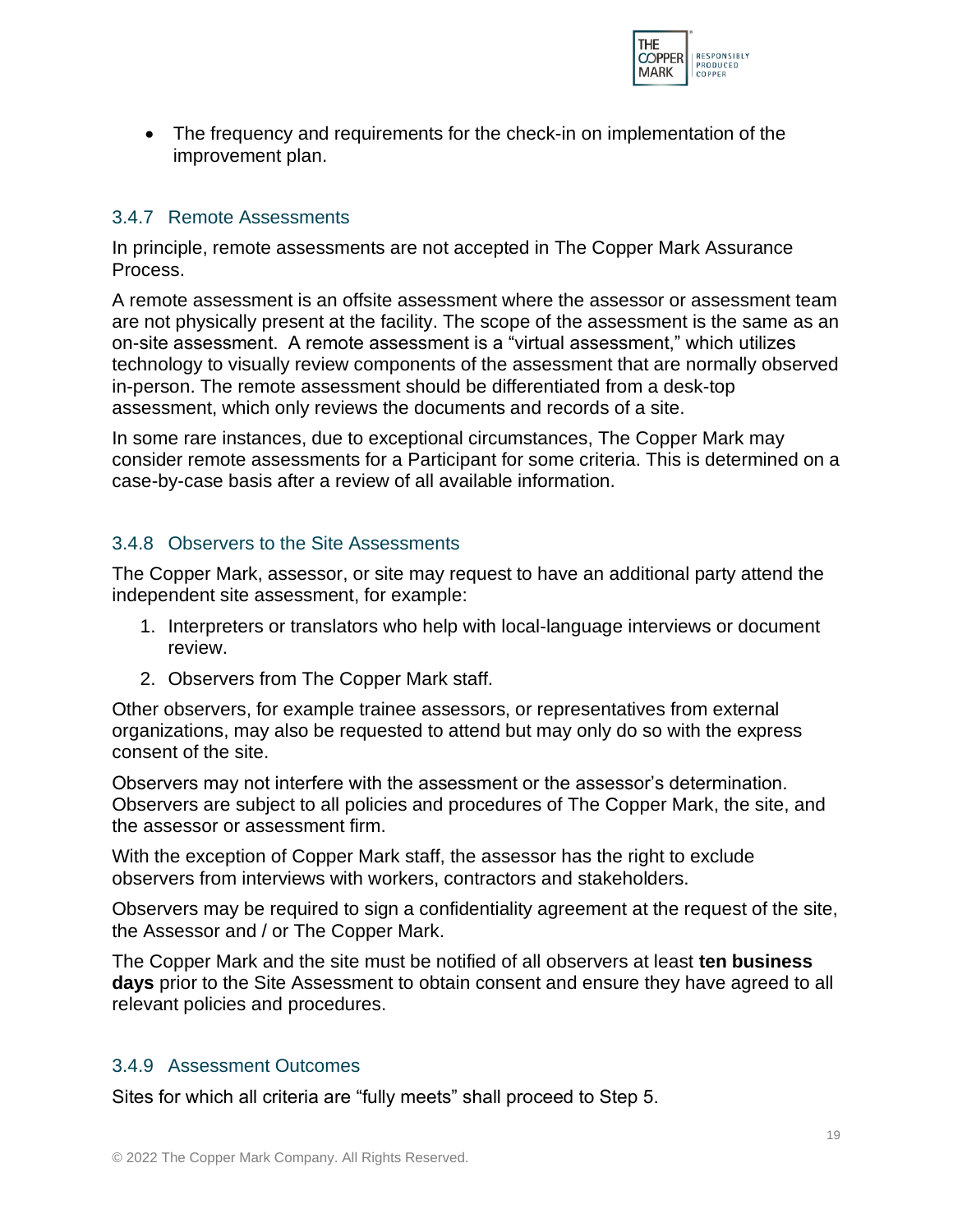

Sites for which one or more criteria are "does not meet" or "partially meets" must proceed to Step 4.

Participants in the Copper Mark: Sites that successfully complete the Assurance Process and for which all criteria are found "fully meets" or with a commitment to address any "partially meets" are awarded the Copper Mark. These sites are able to make The Copper Mark claims and use The Copper Mark logos to convey their commitment to meet industry sustainability standards in their production practices.

Sites for which one or more criteria are "does not meet" are not awarded the Copper Mark.

Sites assessed only against the Joint Due Diligence Standard: Sites that complete the Assurance Process are able to communicate the assessment result ("fully meets," "partially meets" or "does not meet") to demonstrate the level of conformance with the Joint Due Diligence Standard using the Assessment Report and / or referencing the Summary Assessment Report on the Copper Mark website. Sites may use the statement of conformance to support customer, regulatory, and government requirements as appropriate. For avoidance of doubt, the statement of conformance assures that the site has a mineral supply chain due diligence management system that aligns with the OECD 5-Step Framework.

**Sites using only the Joint Due Diligence Standard are not Participants in The Copper Mark and are not eligible to use The Copper Mark logo or make claims**. For further information please refer to The Copper Mark Claims Guide.

# <span id="page-20-0"></span>**3.5 Step 4: Improvement Plan**

| <b>Activity</b>                           | <b>Participants in The</b><br><b>Copper Mark</b> | <b>Other eligible sites</b> |
|-------------------------------------------|--------------------------------------------------|-----------------------------|
| <b>Step 4: Improvement</b><br><b>Plan</b> |                                                  |                             |

If a site has not fully met all the requirements of the applicable criteria within the Copper Mark standard(s), the site will develop an Improvement Plan to address the gaps in performance.

The implementation of the improvement plan must be independently assessed, though it does not need to be carried out by the same assessor(s). The assessment of the improvement plan will include only the areas that need reviewing in accordance with the improvement plan. The assessment of the improvement plan may be desk-based or a site assessment depending on the improvements to be assessed.

#### <span id="page-20-1"></span>3.5.1 Timelines for Implementing Improvement Plans

Participants in the Copper Mark: the assessment of the implementation of the improvement plan must be within **12 months** of the site assessment. Within **24 months**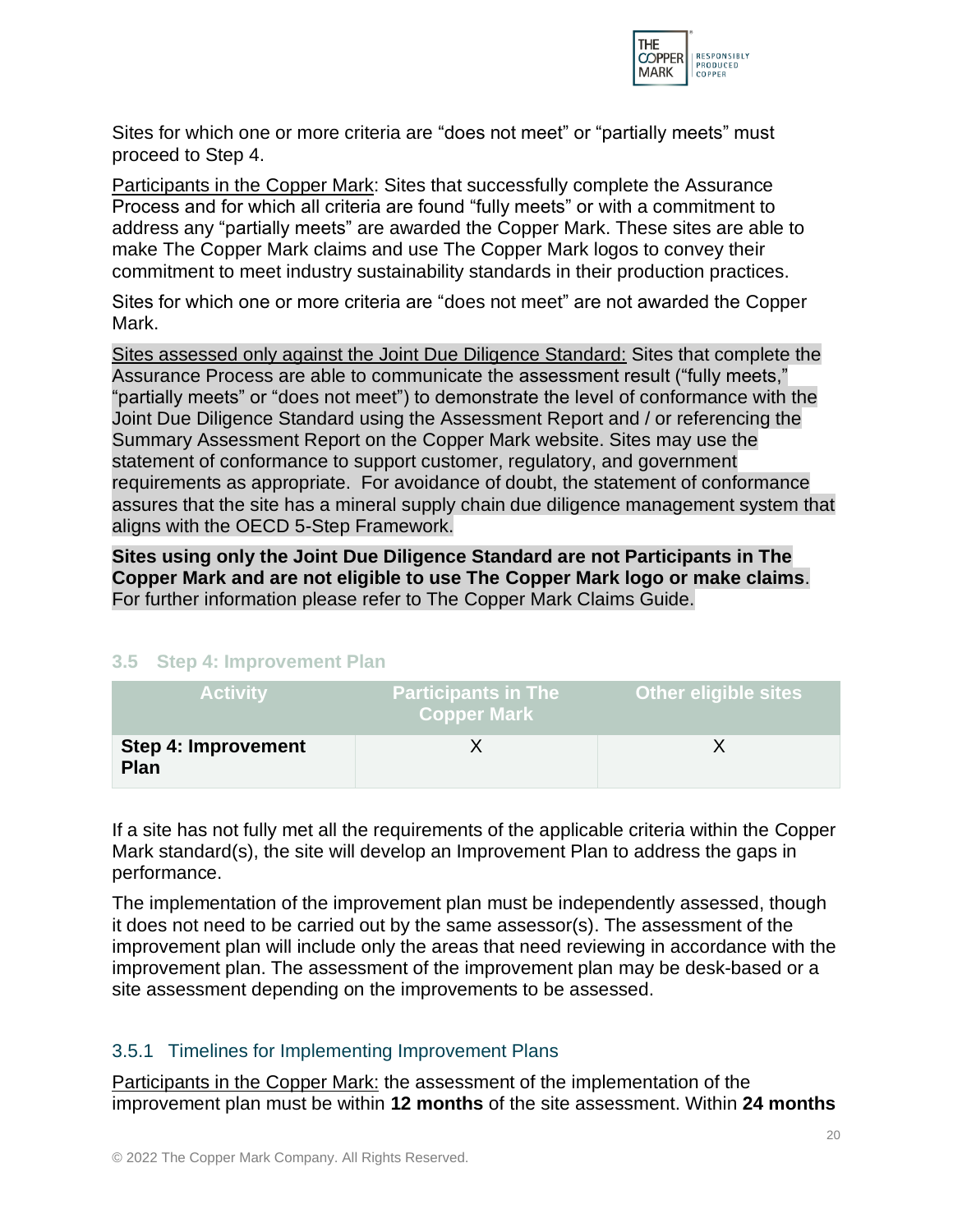

of the Commencement Date, the Participant will have to demonstrate and be independently assessed as fully meeting the Copper Mark Criteria.

Sites assessed only against the Joint Due Diligence Standard: the site will have to demonstrate and be independently assessed as fully meeting the Joint Due Diligence Standard within **12 months** of the Commencement date. The assessment of the implementation of the improvement plan must be scheduled to meet this timeline.

## <span id="page-21-0"></span>3.5.2 Types of Improvement Plans

There are two types of improvement plans implemented by sites using The Copper Mark Assurance Process:

- **Copper Mark Independent Assessments**: this refers to improvement plans resulting from a non-conformance identified during a Copper Mark Independent Assessment. For every criterion that is deemed "partially meets" or "does not meet" by the Assessor, the Participant must develop and implement an improvement plan.
- **Equivalent Systems**: this refers to improvement plans resulting from a nonconformance identified through an equivalent system. The site may use the independent assessment process as well as the reporting format of the equivalent system to demonstrate implementation. The Copper Mark monitors the progress to ensure adherence to the Assurance Process timelines.

#### <span id="page-21-1"></span>3.5.3 Submitting the Improvement Plan

Depending on the type of improvement, the site will submit the improvement plan to the Copper Mark as follows:

#### Participants in The Copper Mark:

**Copper Mark Independent Assessment:** after the Independent Assessment has been completed and within **20 business days** of receiving the final assessment report.

**Equivalent Systems:** improvement plans in this path must be submitted during Step 2 of the Assurance Process: Self-Assessment.

In Step 2, the Copper Mark looks at the improvement plan as part of the review for equivalence: "Corrective action plans are in place to close any non-conformances within the next 12 months."

The Copper Mark will log these non-conformances and the corrective action / improvement plans for follow up.

Sites assessed only against the Joint Due Diligence Standard:

**Copper Mark Independent Assessment:** after the Independent Assessment has been completed and in within **20 business days** of receiving the final assessment report.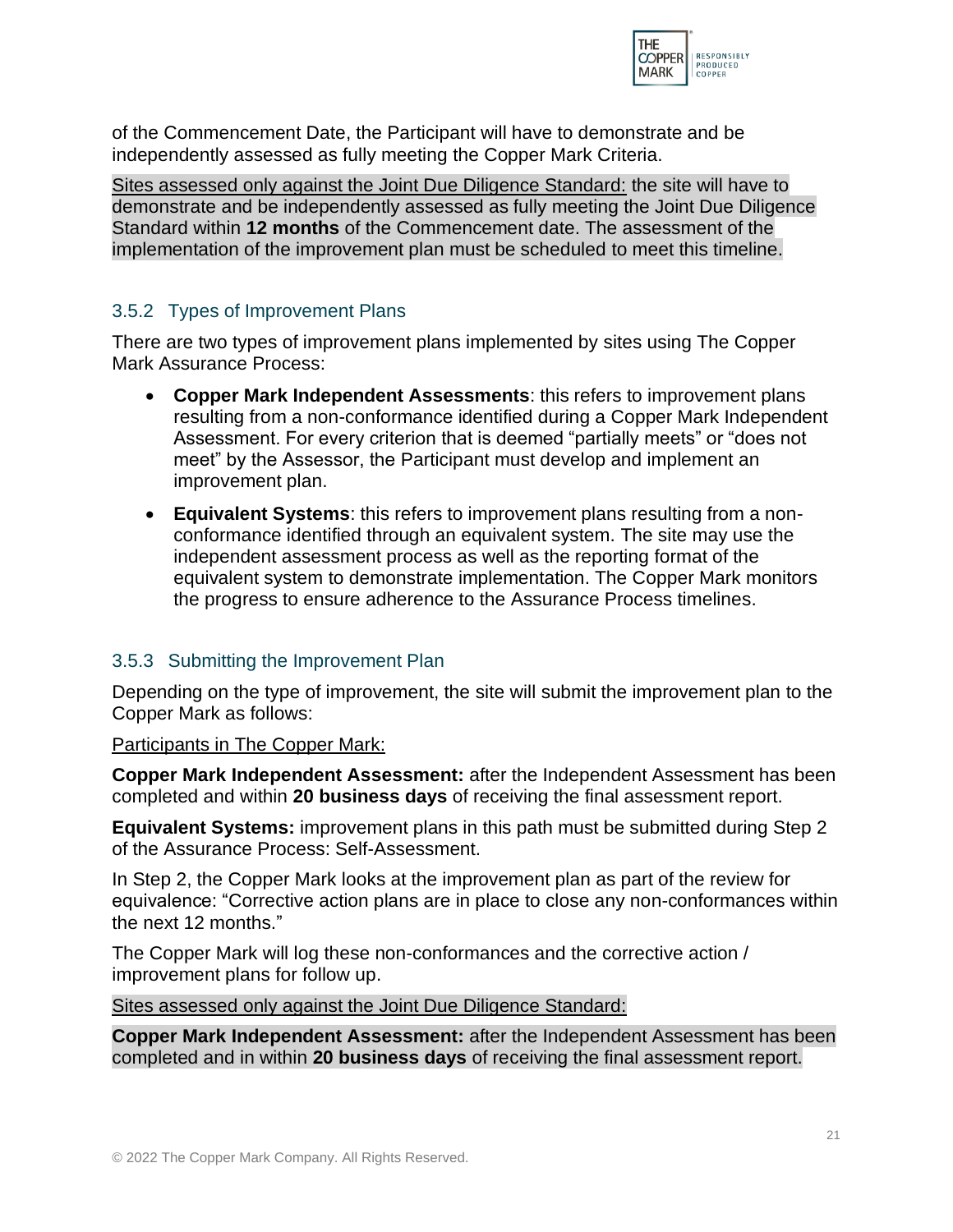

**Equivalent Systems:** during Step 1 of the Assurance Process: Commitment, jointly with the Pre-Assessment Questionnaire and equivalent system reports.

The Copper Mark looks at the improvement plan in Step 1 as part of the review for equivalence: "Corrective action plans are in place to close any non-conformance within the next 12 months."

The Copper Mark will share the improvement plans with the Copper Mark assessor to inform the scope of the site assessment.

# <span id="page-22-0"></span>3.5.4 Monitoring

The Copper Mark will record each non-conformance, relevant system, improvement plans, and date the assurance of the implementation of the improvement plan is due.

On a quarterly basis, The Copper Mark will check-in with sites to assess progress and identify challenges / gaps in implementing improvement measures before deadlines expire. The Copper Mark will keep a record of the response until the improvement plan has been independently assessed as successfully implemented.

For equivalent systems, if it becomes clear that the site is not implementing an improvement plan within that system's process, The Copper Mark may:

- Require the site to have the implementation of the improvement plan assessed through an independent desktop review and included in the next independent site assessment conducted through the equivalent system.
- Require the site to have the implementation of the improvement plan assessed by a Copper Mark assessor using this Assurance Process.

## <span id="page-22-1"></span>**3.5.5** Outcomes from the Independent Assessment of the Implementation of Improvement Plans

Participants in The Copper Mark: sites who are "fully meets" for all criteria within **24 months** of the Commencement Date may continue to carry The Copper Mark.

Participants who had one or more criteria identified as "does not meet" in the independent assessment and who are not "fully meets" with all criteria within 24 months of the Commencement Date will not be awarded The Copper Mark.

For Participants that were awarded the Copper Mark after Step 3 but have not independently verified implementation of the improvement plan to demonstrate all criteria as "fully meets" within 24 months, The Copper Mark may take one of the following steps:

- Suspend the Participant
	- o The Participant may no longer use The Copper Mark logo and claims where the independent assessment had identified "partially meets" for one or more criteria.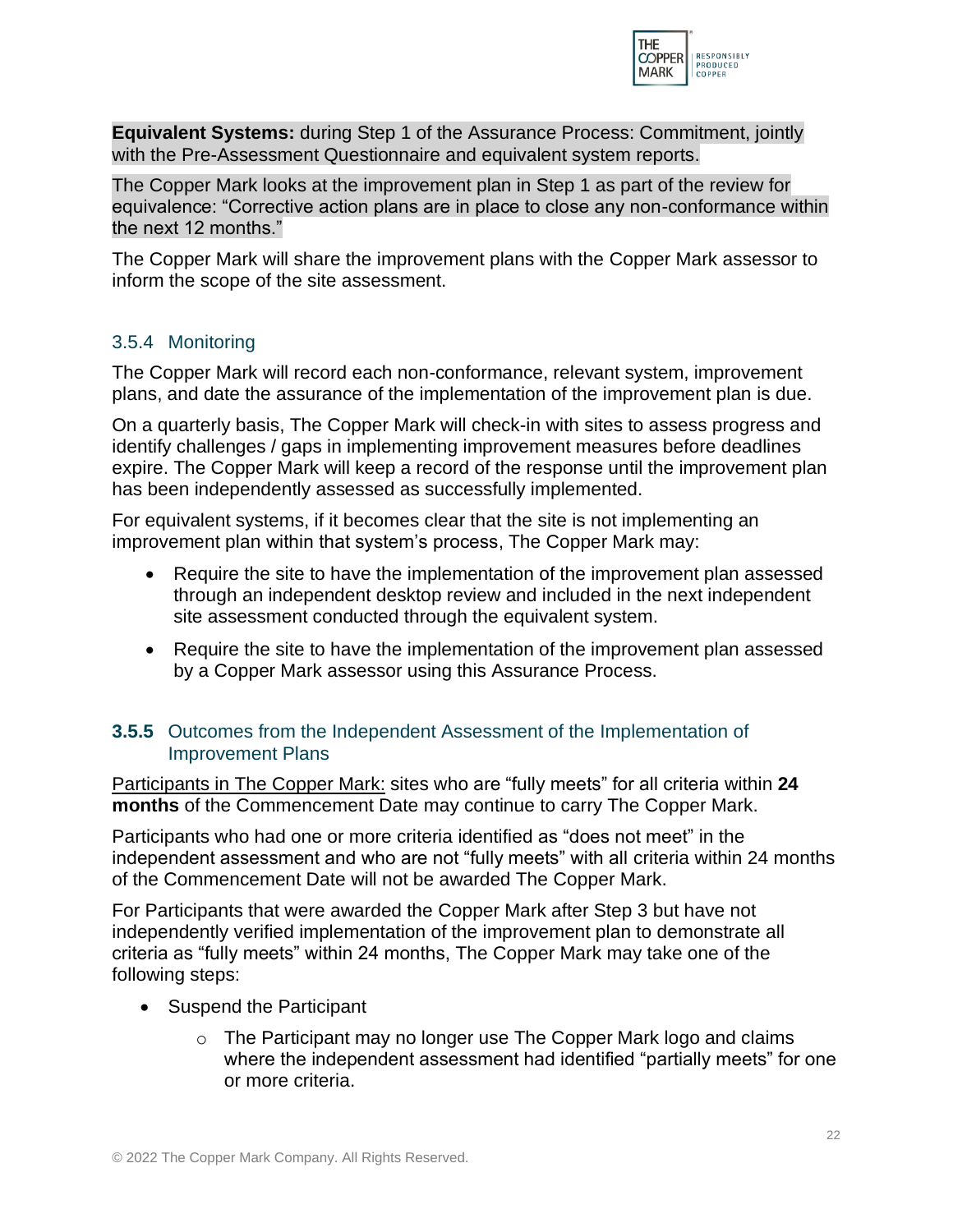

- $\circ$  The Copper Mark will note the suspension on the website, indicating the reason for suspension.
- Remove The Copper Mark

Participants that were not awarded the Copper Mark after step 3 and have no independently verified implementation of the improvement plan to demonstrate all criteria as "fully meets" within 24 months will not be awarded The Copper Mark.

Sites assessed only against the Joint Due Diligence Standard: sites who are "fully meets" for all criteria within **12 months** of the Commencement Date may communicate their statement of conformance with the Joint Due Diligence Standard.

Sites who do not meet this expectation will be removed from the Copper Mark Assurance Process.

In exceptional circumstances, The Copper Mark may allow for more than the defined timeframe for the site to implement all required improvement measures to become "fully meets" with all applicable criteria. A longer timeframe will be reviewed on a case-bycase basis and extensions can only be granted if the Participant is able to provide evidence that the required improvement measures cannot reasonably be implemented within the given timeframe. In this case, a reasonable timeframe is agreed between the site and The Copper Mark before results are communicated.

#### <span id="page-23-0"></span>**3.6 Step 5: Re-Assessment**

| <b>Activity</b>       | <b>Participants in The</b><br><b>Copper Mark</b> | <b>Other eligible sites</b> |
|-----------------------|--------------------------------------------------|-----------------------------|
| Step 5: Re-assessment |                                                  |                             |

Sites must demonstrate continued conformance through a full re-assessment (Step 5) **every three years.** All sites are required to complete Step 1 again before the threeyears expire.

The three years are triggered from the following dates:

- The date of the Letter of Award for a participant that has received the Copper Mark either for having fully or partially met all applicable criteria.
- The date of the decision that a participant has not received the Copper Mark and must first complete Step 4.
- The date of the conformance determination for sites assessed only against the Joint Due Diligence Standard.

A full or limited re-assessment of a site can also be triggered sooner. If there are significant changes in the scope of the assessment or significant events or incidents that occur in the interim, then the site is obliged to inform The Copper Mark. The Copper Mark reserves the right to require that the site completes Steps 2 through 4 as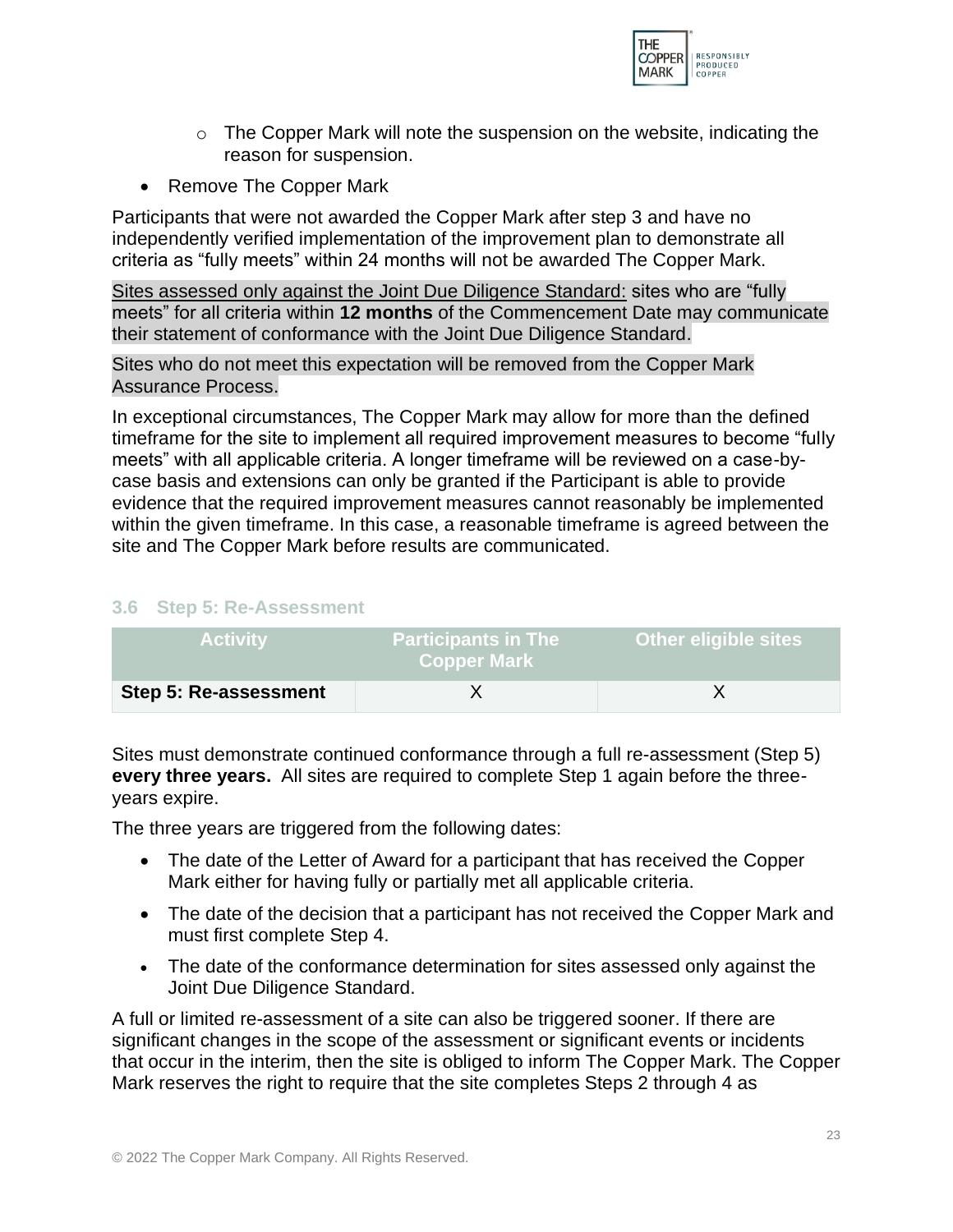

appropriate even when doing so falls before the mandated three-year re-assessment cycle.

Significant changes or events may include:

- A significant change of a site operationally or through acquisition (e.g., suspension, change in mining methods, move to care and maintenance);
- A change in the beneficial ownership or operating entity of the mine or facility through a divestment, entering into a joint venture, merger or acquisition;
- A grievance lodged against the site in accordance with The Copper Mark Grievance Mechanism that may indicate non-conformance against any of the criteria in Copper Mark standards (for more information on grievances, see [The](https://coppermark.org/about/grievance/)  Copper Mark [Grievance Mechanism\)](https://coppermark.org/about/grievance/);
- A change of input from 100% recycled material to include mined material; and
- A change in sourcing practices or circumstances that triggers the site to confirm "red flags.<sup>1</sup> "

Participants in The Copper Mark: additional significant changes or events to the above may include:

- A significant environmental incident resulting in significant negative environmental impacts<sup>2</sup>; or
- A significant industrial accident or incident resulting in one or more fatalities; or
- A significant incident resulting in signiciant negative impact on human rights.

Sites are required to annually submit a link to their public "Step 5" report as part of Criterion 31 of the Copper Mark Criteria and the Joint Due Diligence Standard as well as confirm whether there are any significant changes or events as defined above, should there have been any.

Sites must also submit evidence of updated certification or external assurance where those certifications or assurance periods of an equivalent scheme or certification expire during the three-year period, unless the site can demonstrate they are in the process of or have applied for re-certification. If equivalent certifications are used, sites are required to inform The Copper Mark when they expire and to either provide a timeline, new certificate or notify The Copper Mark for the need of an assessment.

Failure to submit the above may also trigger a re-assessment sooner than the threeyear cycle.

<sup>&</sup>lt;sup>1</sup> As defined in the [Joint Due Diligence Standard for Copper, Lead, Nickel and Zinc.](https://coppermark.org/wp-content/uploads/2021/01/Joint-Due-Diligence-Standard_FINAL_09FEB21.pdf)

<sup>&</sup>lt;sup>2</sup> Significant negative environmental impacts include but are not limited to: negative impacts from air emissions, releases to surface water or groundwater that exceed permit allowances; non-treatment or improper disposal of hazardous or non-hazardous waste; changes to local biodiversity or ecosystems; impacts on endangered species; impacts on critical habitat or protected areas; impacts on communities that cause illness, injury or fatalities, or that negatively impact community access to or quality of water; spills or releases requiring significant clean up and/or evacuation or relocation of local communities; or contamination of land or soil.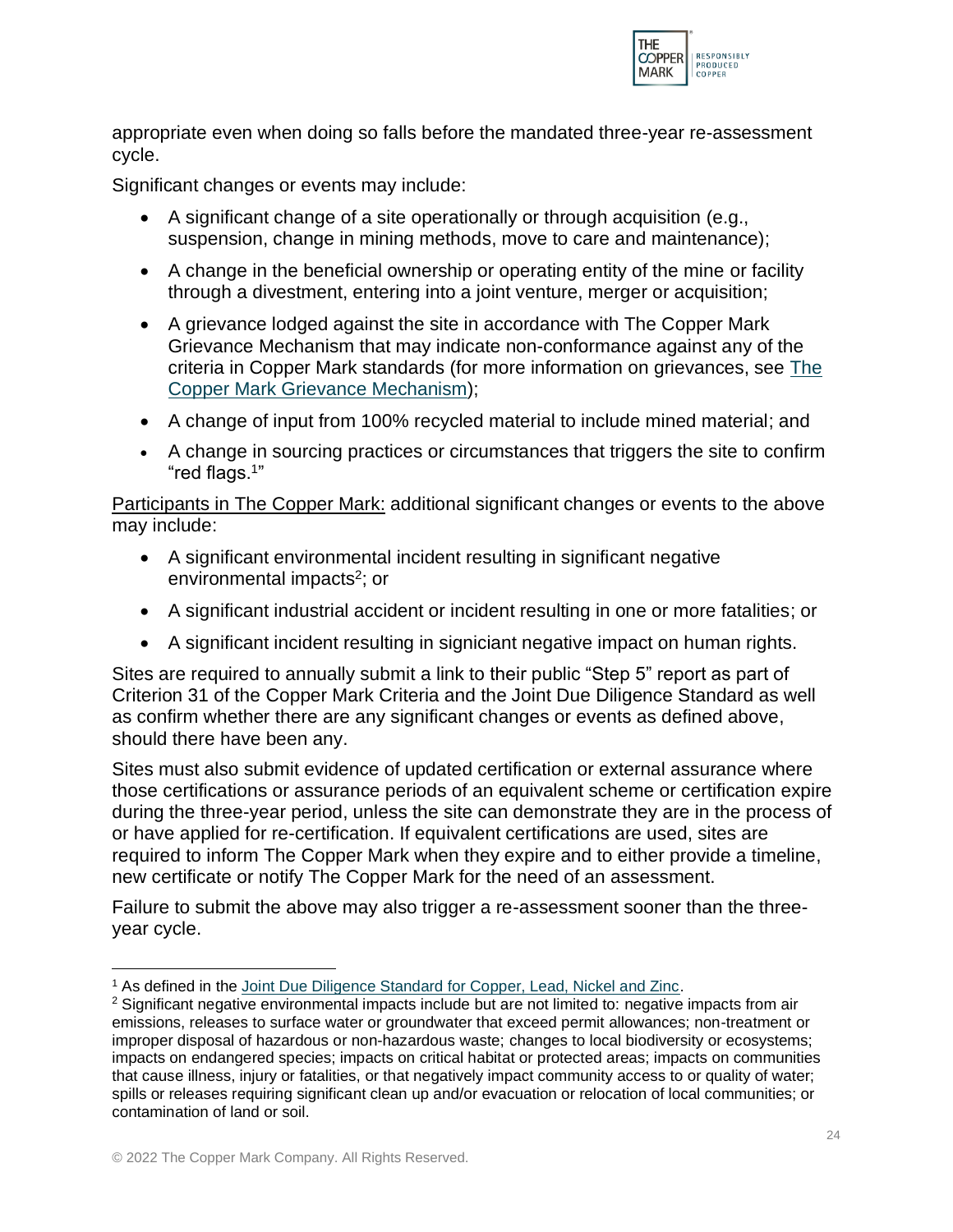

#### <span id="page-25-0"></span>**3.7 Equivalence**

The Copper Mark acknowledges that a site may have undergone third-party audits or assessments as part of their involvement in other sustainability standards or certification systems covering operating areas and practices comparable to those covered by Copper Mark standards.

A core principle of The Copper Mark is to recognize as "equivalent" other sustainability systems, good practice frameworks and certifications where they are materially comparable in scope and intent to Copper Mark standards and Assurance Process. Sites may wish to claim that one or more of Copper Mark standard(s) criteria have already been independently assessed by a third-party through an equivalent system. Detailed information is available in The Copper Mark [Recognition Process.](https://coppermark.org/assurance-process/recognition-and-equivalence/)

## <span id="page-25-1"></span>3.7.1 Equivalence Recognition

**Equivalence is not automatically granted.** Where a site uses an equivalent system, evidence must be provided to The Copper Mark to demonstrate that the assurance or certificate is in effect or valid, no more than 24 months old and covers the same scope as the assessment of the site using The Copper Mark Assurance Process.

Participants in The Copper Mark: The Copper Mark maintains a comparative analysis of the requirements of several standard systems and certifications in the form of a standards' "equivalence matrix." The RRA-Copper Mark Equivalence Matrix is published by The Copper Mark as a standalone document and provides a guidance for which of the individual standard system's requirements are considered equivalent to specific Copper Mark Criteria.

For standards and certifications that are not included in the matrix, Participants should submit a request to The Copper Mark for an equivalence review of the standard or certification. The Copper Mark reserves all rights to recognize all or parts of any other standard system as equivalent.

To have their conformance with existing systems recognized by The Copper Mark, Participants must submit evidence of independent assessments during Step 2 in accordance with the requirements laid out in Section 3.4. This information will be reviewed by the Copper Mark and the assessor as appropriate in accordance with Sections 3.3 and 3.4.1.

The Copper Mark and assessor will review the evidence submitted for equivalence to confirm that:

- 1. The assurance or certificate is in effect or valid at the time submission.
- 2. The assurance or certificate is no more than 24 months old or plans for reassessment or re-certification are underway and communicated to The Copper Mark.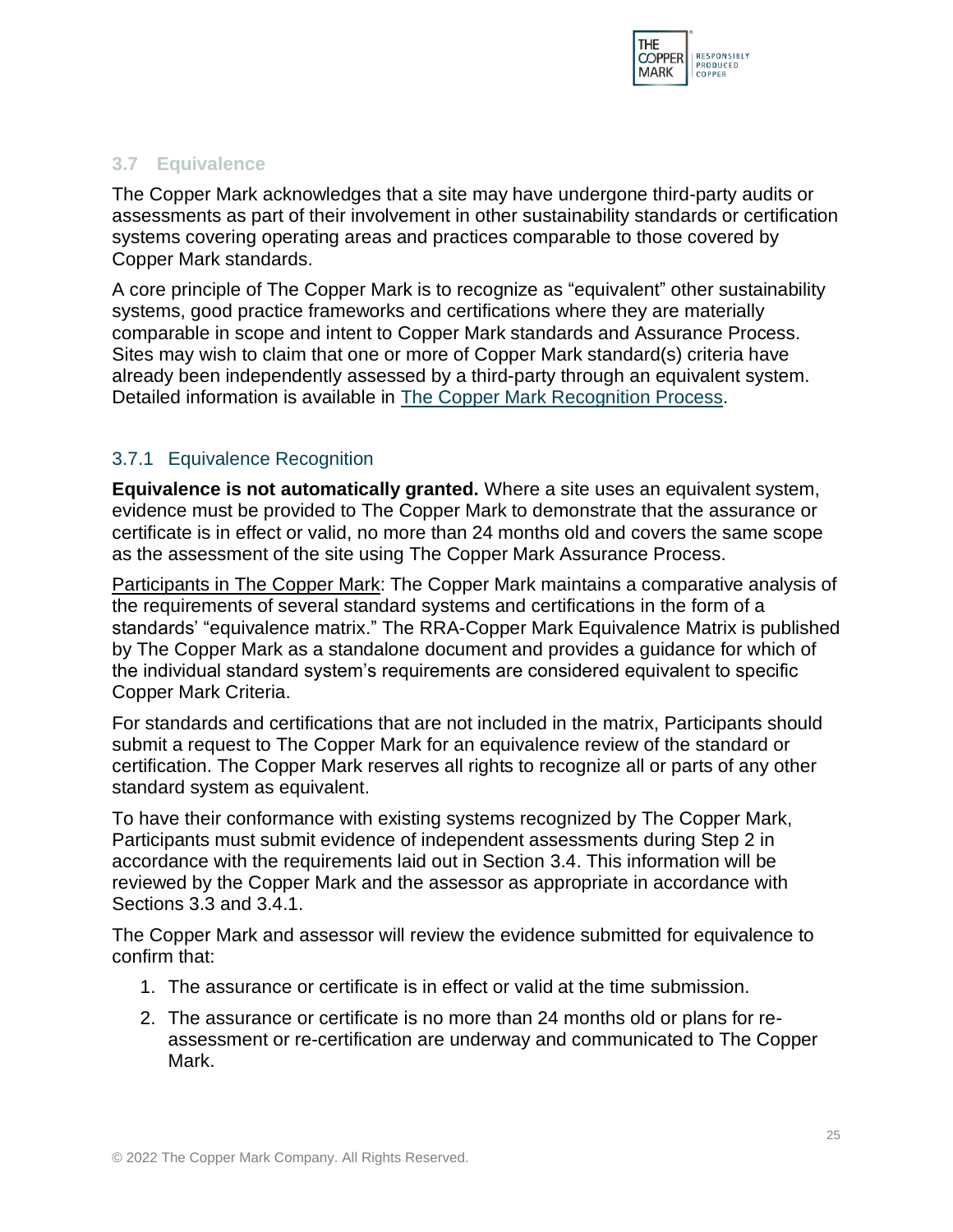

- 3. The assurance or certificate is valid for at least 12 additional months following submission or plans for reassessment or recertification are underway and communicated to The Copper Mark.
- 4. The assurance or certificate covers the same scope as the site participating in The Copper Mark, including operations, locations, and materials.
- 5. Improvement plans are in place to close any non-conformances within the next 12 months.
- 6. Relevant issues identified in due diligence checks are covered in the report.

The Copper Mark will determine whether the criterion should be designated as partially or fully meets based on the conclusions and scope of the equivalent standard system. Where the criterion is reviewed as fully covered by the assessment of the equivalent system, The Copper Mark or the assessor may exclude it from the scope of the Independent Site Assessment in which case the criterion does not need to be reassessed.

Where the criterion is partially covered by the equivalent standard system, the areas that were not previously assessed onsite are in scope of the Independent Site Assessment.

Where potential issues are identified through the due diligence process of the Independent Desk Review of Self-Assessment, regardless of whether the criterion is fully or partially met through equivalence, The Copper Mark may include the criterion in the scope of the Independent Site Assessment.

Sites assessed only against the Joint Due Diligence Standard: Sites may submit a request for recognition including the full equivalent system assessment report and any improvement plans in Step 1 of the Assurance Process. The Copper Mark will review the request and accompanying evidence. Where the Copper Mark determines there is equivalence, the Copper Mark may adapt the scope of the Independent Site Assessment accordingly.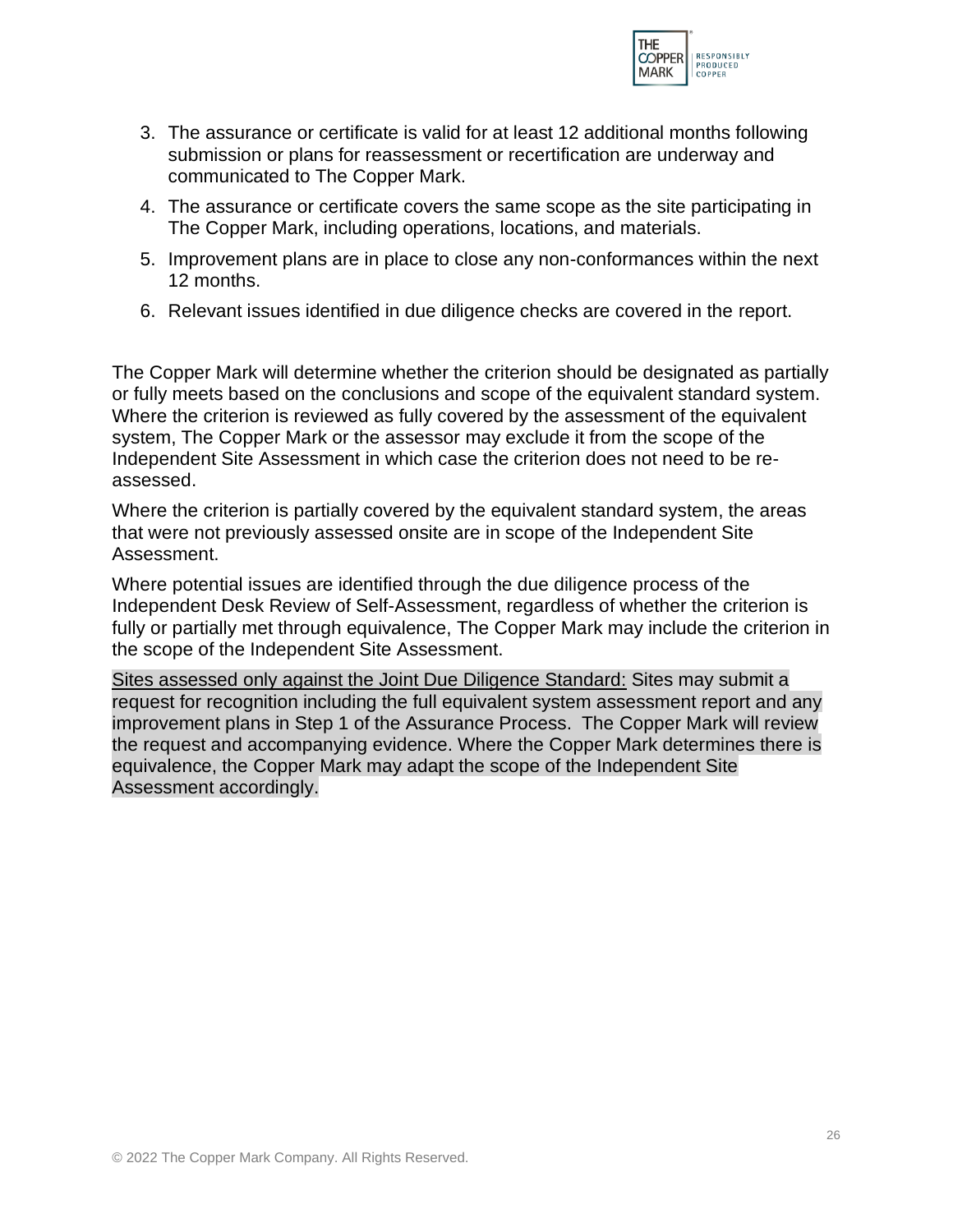



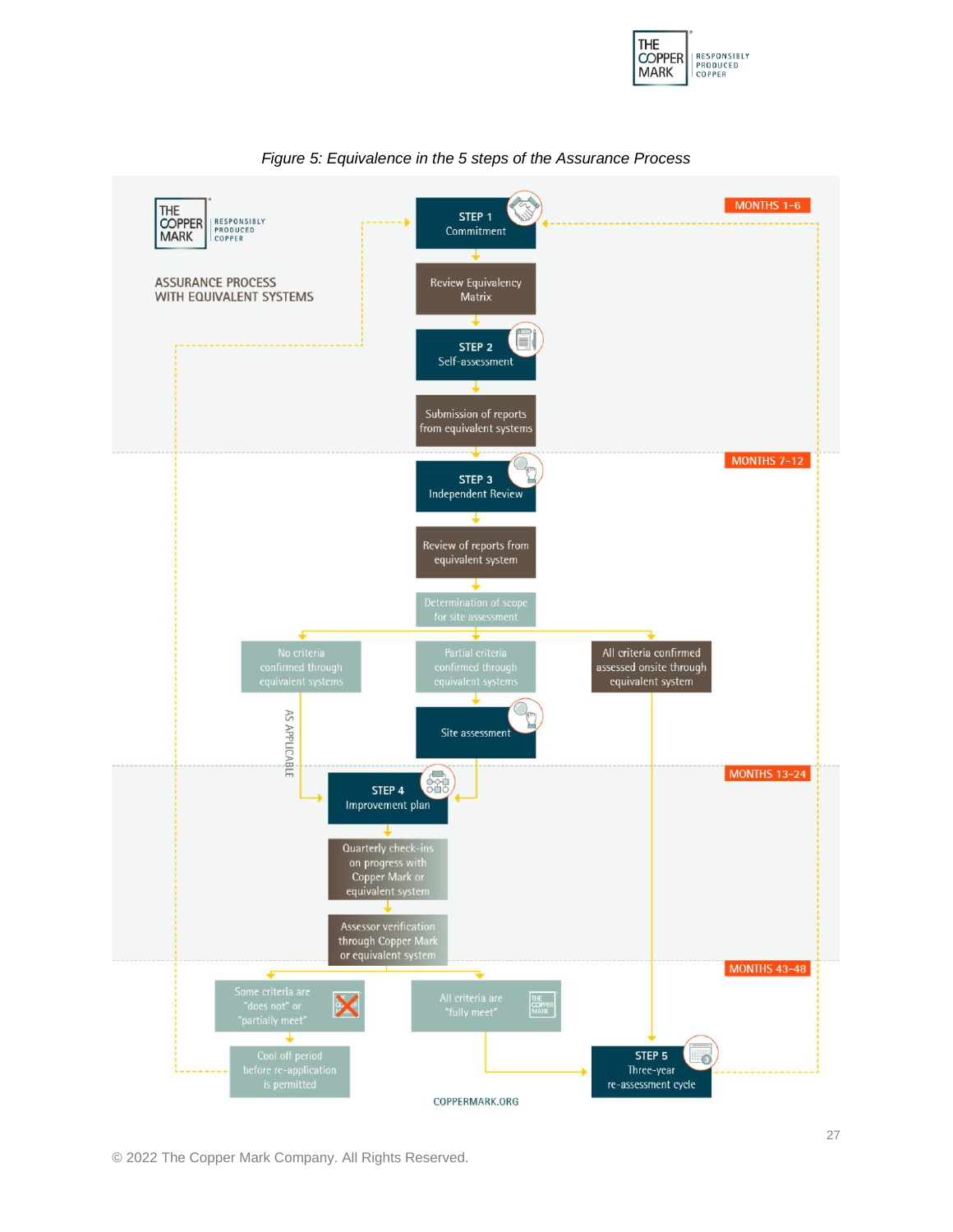

#### <span id="page-28-0"></span>3.7.2 Additional Information

Certain standards may require additional information to demonstrate the equivalent system fully covers the scope of the specified Copper Mark standard's criteria and / or of this Assurance Process. The list and associated requirements and assurance expectations is regularly updated iby the Copper Mark.

#### <span id="page-28-1"></span>3.7.3 Add-On Assessments

Where the site has an upcoming independent assessment under an external system that is recognized by The Copper Mark, it is possible that a Copper Mark "add-on" can be incorporated to "top-up" the scope of the external assessment to include criteria of Copper Mark standards and / or assurance process that are not covered by the system. This may be determined by the site in consultation with The Copper Mark and the assigned Assessor(s). The Assessor(s) would have to be approved by The Copper Mark. The Copper Mark develops on-going guidance to support "top-up" assessments with equivalent systems.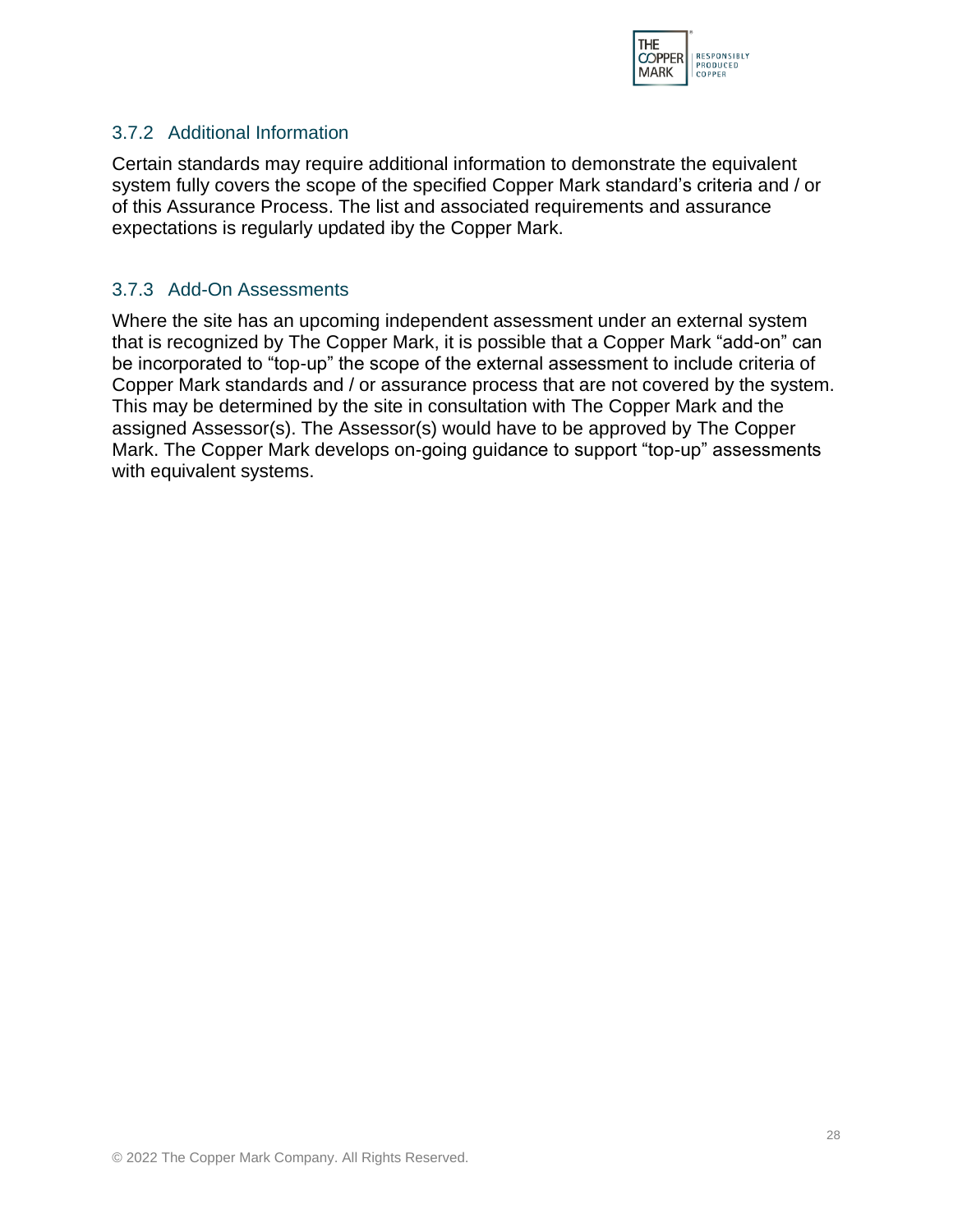

# <span id="page-29-0"></span>**4 Assessor Selection and Evaluation**

#### <span id="page-29-1"></span>**4.1 Selection**

Assessors or teams of Assessors will be approved by The Copper Mark based on the following requirements<sup>3</sup>:

| Objectivity | Assessors must be independent <sup>4</sup> of the company being evaluated<br>and its supply chain to ensure the objectivity, confidentiality and<br>non-existence of conflicts of interest.                                                                     |
|-------------|-----------------------------------------------------------------------------------------------------------------------------------------------------------------------------------------------------------------------------------------------------------------|
|             | Assessors cannot have been employed directly by or provided<br>consulting or advisory services related to the scope of The Copper<br>Mark Criteria to the site within the last three (3) years.                                                                 |
|             | Assessors must disclose any business or financial relationship with<br>or financial interest in the Participant or entities in its supply chain<br>within the scope of the assessment. Potential conflicts of interest<br>will be evaluated by The Copper Mark. |
|             | Assessors cannot have provided any consulting services to the<br>Participant or its supply chain entities within the scope of the<br>assessment within the past three (3) years.                                                                                |
| Experience  | Experience conducting assessments of a similar scope under<br>another scheme or current certification as a management system<br>auditor from a recognized assessment body that includes an<br>examination or other competency verification component.           |

<sup>&</sup>lt;sup>3</sup> These are minimum requirements that may be further detailed in The Copper Mark Assessor Management Process.

<sup>4</sup> Assessors should be independent of the activity being assessed wherever practicable, and should in all cases act in a manner that is free from bias and conflict of interest (adapted from ISO 19011:2018)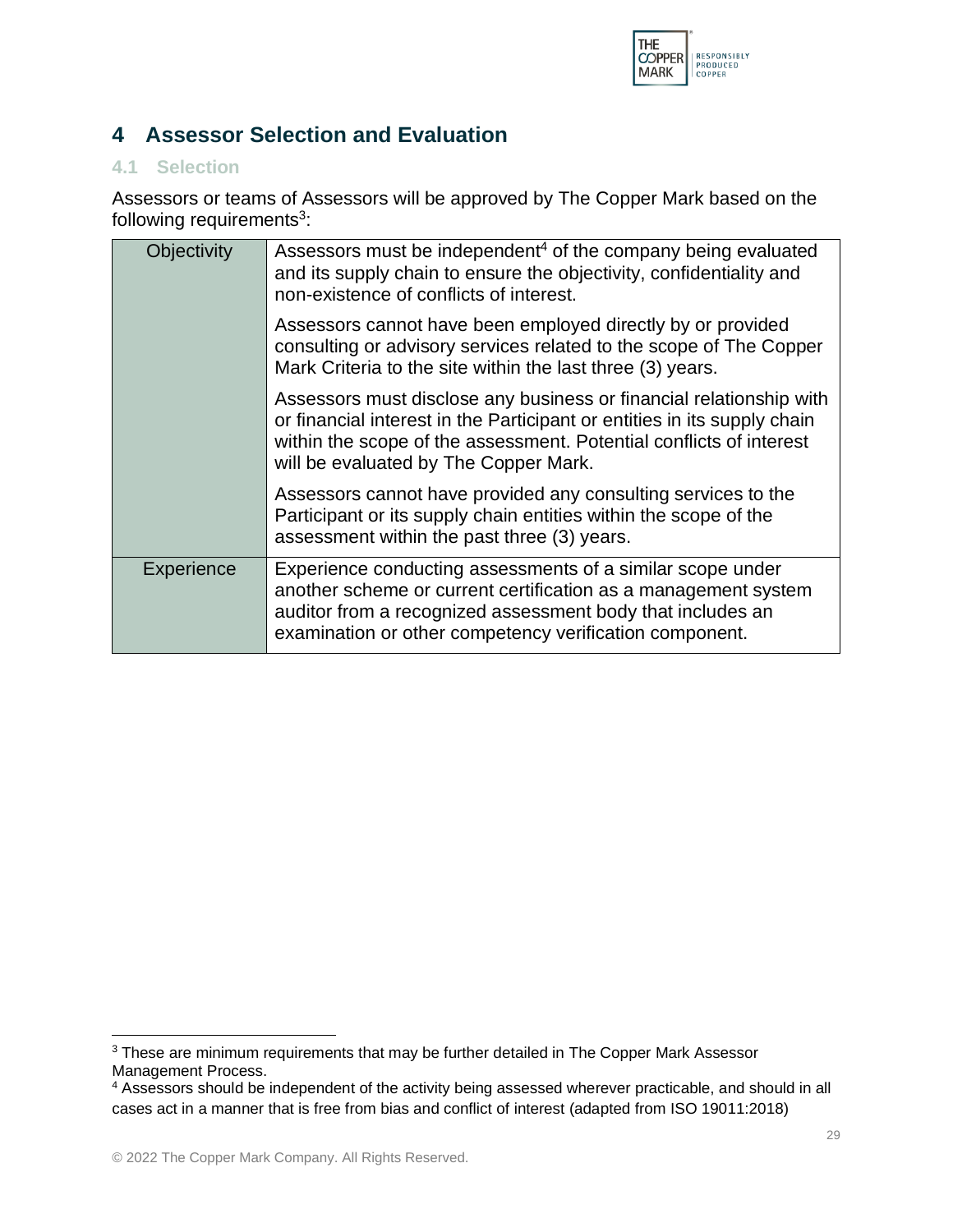

| <b>Expertise</b> | Demonstrated knowledge, understanding, and at least five (5)<br>years working experience in the implementation, maintenance, or<br>auditing of the following applicable areas in mining and/or in<br>smelting and refining:                |
|------------------|--------------------------------------------------------------------------------------------------------------------------------------------------------------------------------------------------------------------------------------------|
|                  | Environmental management systems, including but not<br>$\bullet$<br>limited to biodiversity conservation, water stewardship, and<br>impact assessments;                                                                                    |
|                  | Occupational health and safety management systems;<br>$\bullet$                                                                                                                                                                            |
|                  | Labor, industrial relations, and human resources<br>$\bullet$<br>management systems;                                                                                                                                                       |
|                  | Social impact assessments and human rights due diligence;<br>$\bullet$                                                                                                                                                                     |
|                  | Community relations and stakeholder engagement;<br>$\bullet$                                                                                                                                                                               |
|                  | Compliance and ethics;<br>$\bullet$                                                                                                                                                                                                        |
|                  | Mineral supply chain due diligence in accordance with the<br>$\bullet$<br><b>OECD Due Diligence Guidance;</b>                                                                                                                              |
|                  | Sustainability reporting.                                                                                                                                                                                                                  |
|                  | Demonstrated skills and experience performing stakeholder<br>interviews in local communities through culturally appropriate<br>means.                                                                                                      |
|                  | Knowledge of ISO 19011 Guidelines for Auditing Management<br>Systems or ISAE 3000 International Standard on Assurance<br>Engagements.                                                                                                      |
| Qualifications   | Completion of university degree in a relevant field.                                                                                                                                                                                       |
|                  | Completion of The Copper Mark training modules as assigned.                                                                                                                                                                                |
|                  | Experience and proficiency of at least one Assessor in the country<br>and national language of the relevant site(s). Translators may be<br>used to supplement other Assessors in the team who are not<br>proficient in the local language. |

Assessors who apply for approval to assess the Joint Due Diligence Standard only must meet all of the requirements with the exception of section on expertise. In this case, assessors shall demonstrate knowledge, understanding, and at least five (5) years working experience or ten (10) audits of **mineral supply chain due diligence in accordance with the OECD due diligence guidance** in mining, smelting or refining.

The Copper Mark maintains an up-to-date list of approved Assessors that includes a description of their competencies in line with the requirements above; evidence of qualifications; conflict of interest disclosures; confidentiality agreements; training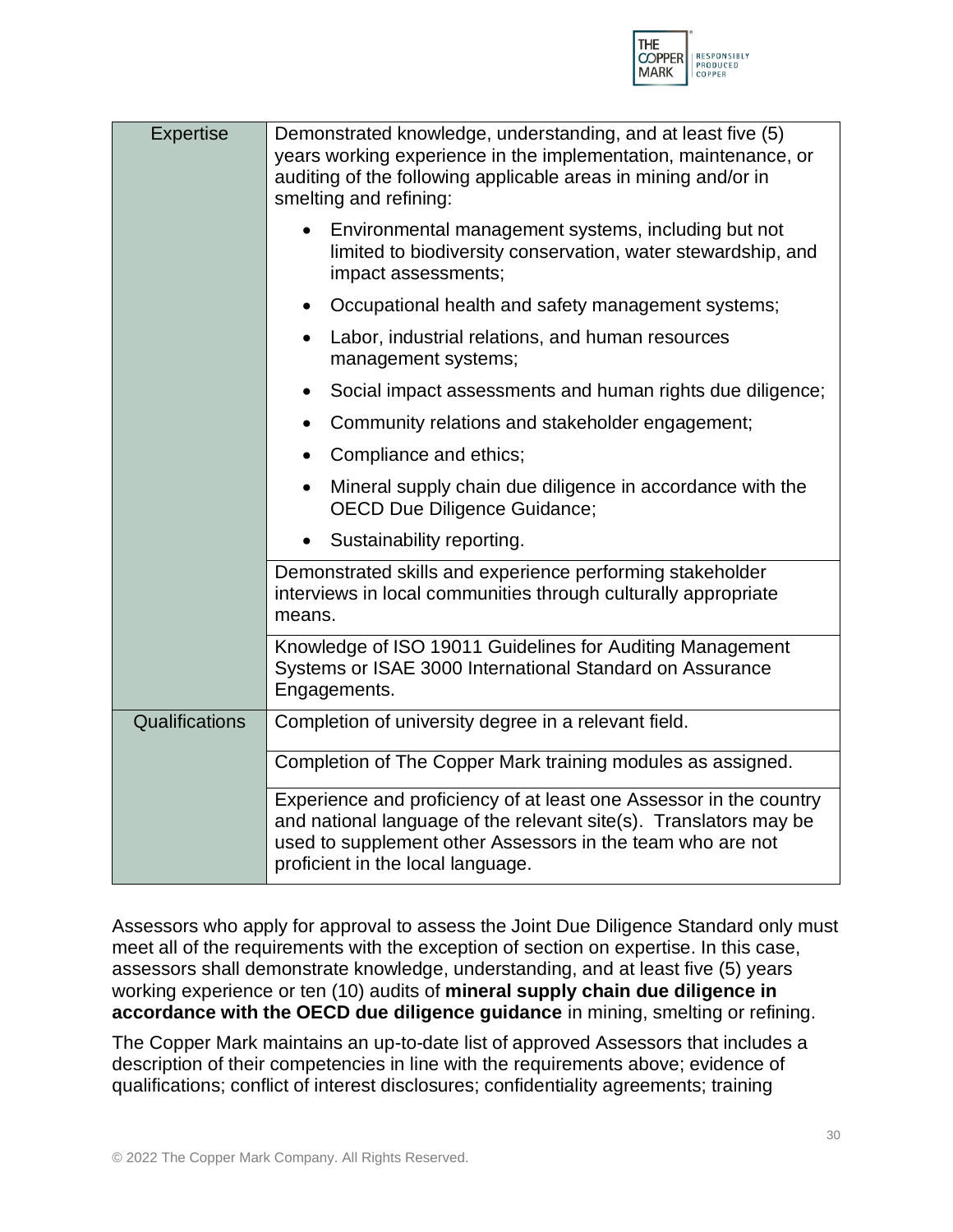

records; and results of The Copper Mark observations, including any pending improvement actions (see 4.3 Evaluation).

#### <span id="page-31-0"></span>**4.2 Training**

Assessors are required to undergo The Copper Mark training modules prior to conducting an assessment against Copper Mark standards. The Copper Mark will maintain records of successful training completion.

#### <span id="page-31-1"></span>**4.3 Evaluation**

The Copper Mark will review and monitor the ability of Assessors to carry out assessments in accordance with The Copper Mark requirements, based on the objectives and scope of the assessment and judged against assessment records. This process is detailed in The Copper Mark [Assessor Management Procedure.](https://coppermark.org/assurance-process/assessors/)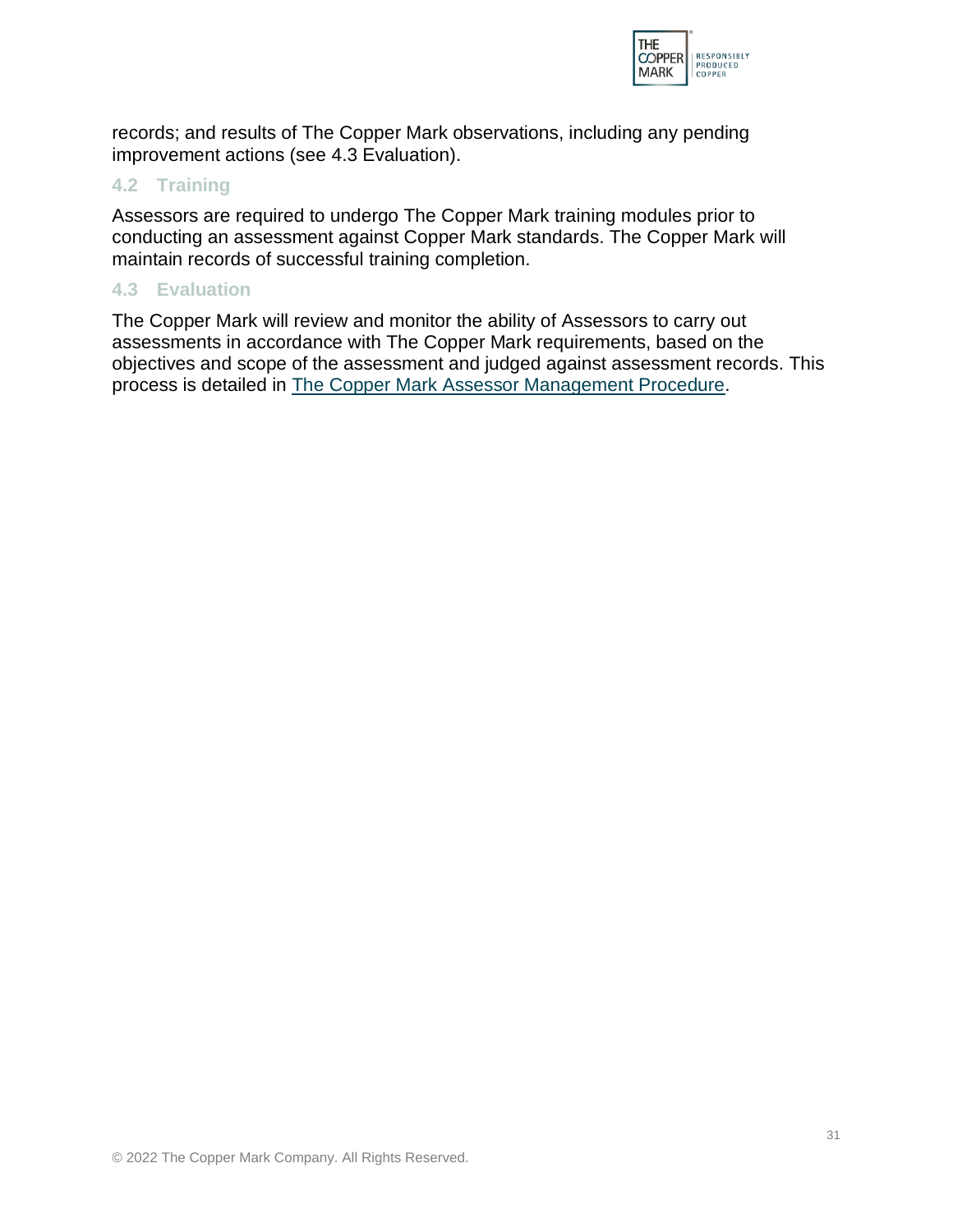

# <span id="page-32-0"></span>**5 Reporting**

On receipt of the assessment report from the Assessor, The Copper Mark will:

- Review the report and confirm that the assessment process and findings are consistent with the instructions in The Copper Mark Assurance Process and Copper Mark standards; and
- Document the scope and relevant details about the site including the name and geographic location of the site, the date conformance becomes effective and expires, and when re-assessment is due.

Participants in The Copper Mark: The Copper Mark will:

- Issue formal documentation and information to the Participant, including The Copper Mark Brand Guidelines that contains information on:
	- o Available Copper Mark Producer logo formats;
	- o Minimum size of logos;
	- o Colours and permitted adaptations;
	- o Background colours;
	- o Exclusion zone;
	- $\circ$  Visual examples of acceptable and incorrect uses of logo placement, size, colour, etc.
- List the Participant on The Copper Mark website. A summary report using The Copper Mark's template will be published and will include at a minimum:
	- o The name of the site and unique Copper Mark number;
	- o The type of production facility (Mined, Smelted & Refined, Mined & Smelted/Refined)
	- $\circ$  The duration of the site's Copper Mark and its expiry date;
	- o Date of the assessment activities and the assessment period;
	- o Assessment activities and methodology, including sampling methodology;
	- o Any recognized equivalent systems
	- o Assessment conclusions for each criteria;
	- $\circ$  For Criterion 31, the conformance determination for each of the five steps of the OECD as detailed in the Joint Due Diligence Standard;
	- o Statement of conformance; and
	- o Any non-applicable Copper Mark Criteria.

Sites that are assessed against the Joint Due Diligence Standard: The Copper Mark will list the site on the website along with a summary report using The Copper Mark's template that will include at a minimum: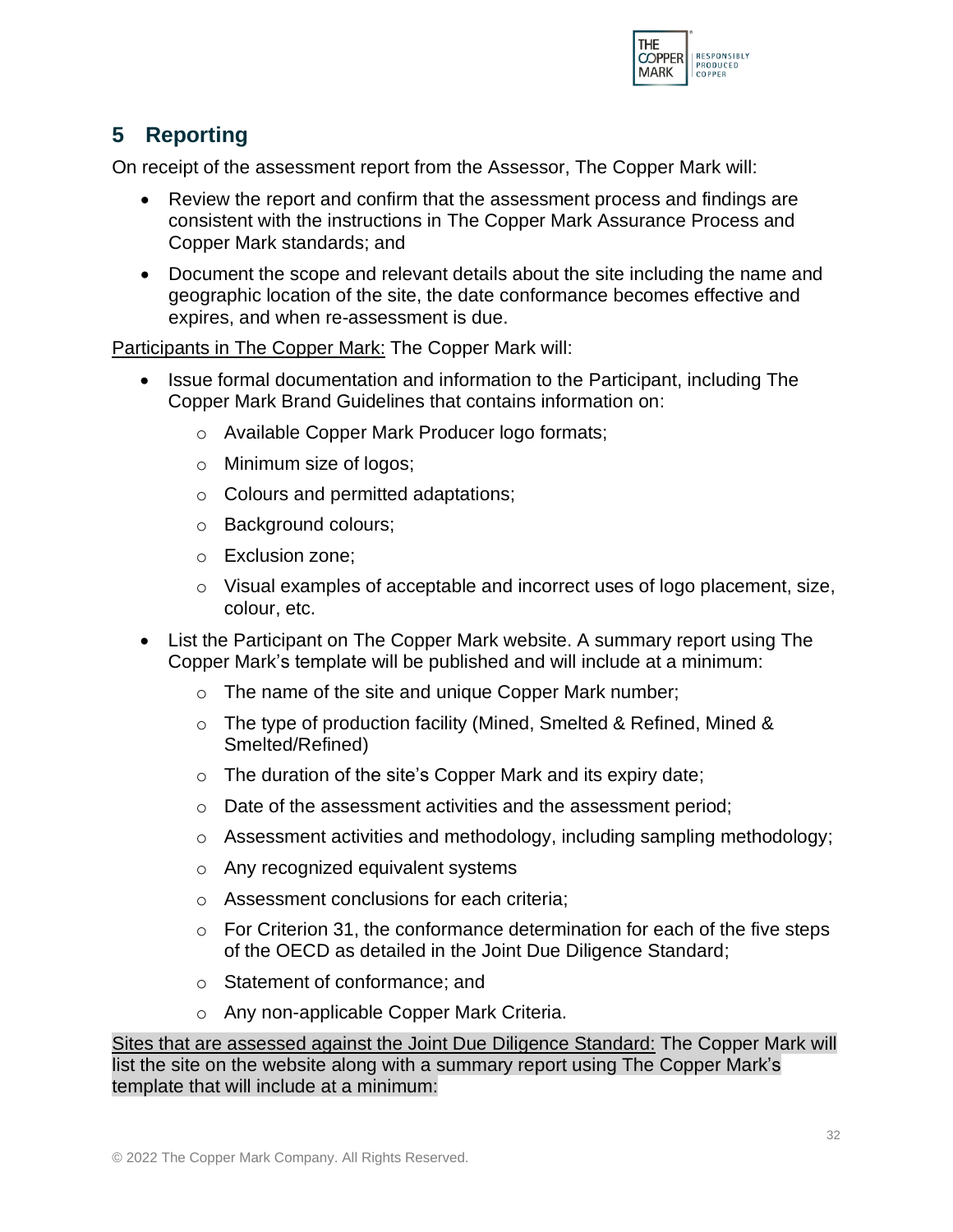

- The name of the site;
- The type of production facility;
- The date of the performance determination and its expiry date;
- Date of the assessment activities and the assessment period;
- Assessment activities and methodology, including sampling methodology;
- Conformance determination for each of the five steps of the Joint Due Diligence Standard; and
- Statement of conformance.

Other data obtained through the assurance process, surveys or other ways may be published by the Copper Mark in aggregated form for the purpose of its annual, impact or grievance reports, with due respect of anti-trust laws.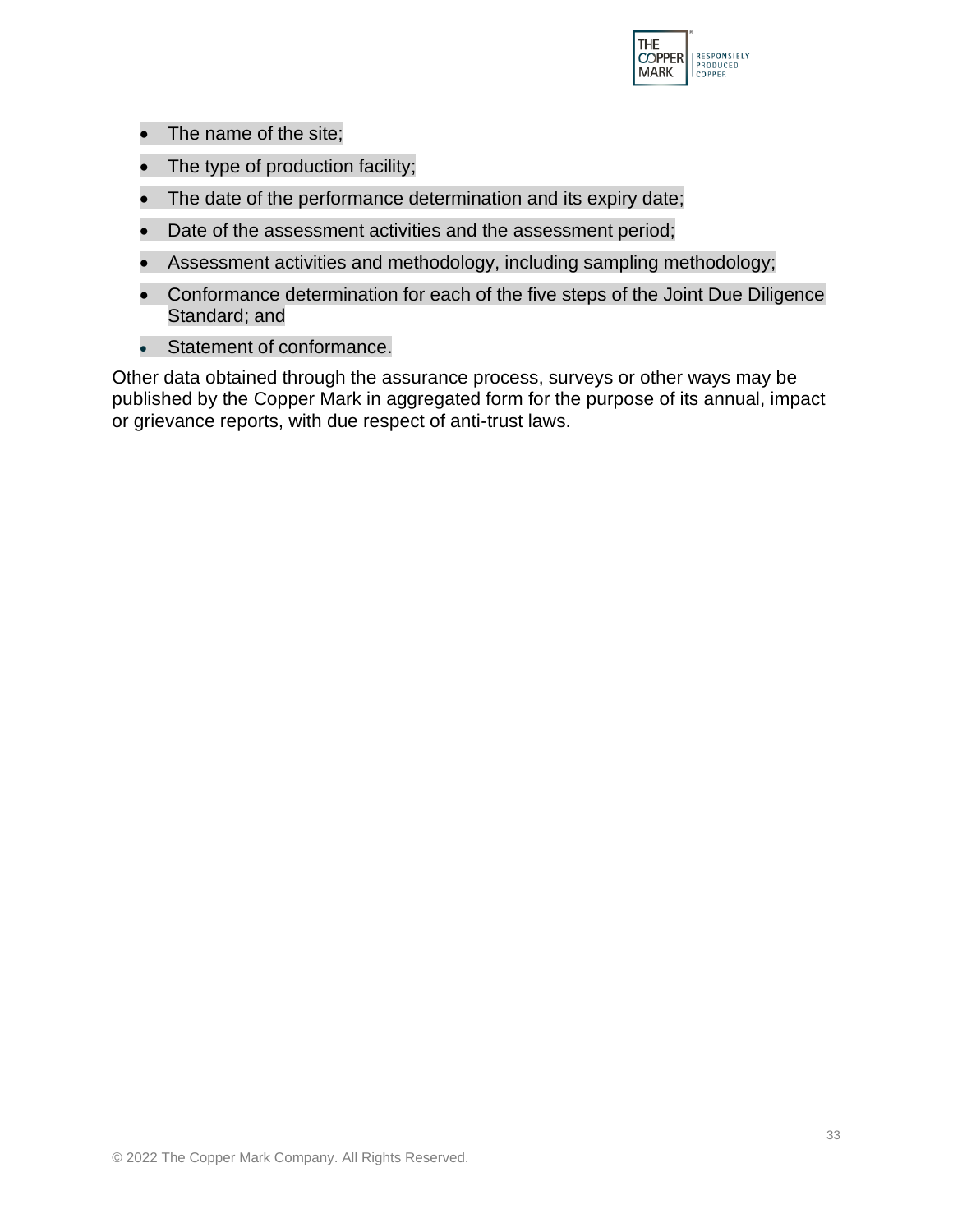

# <span id="page-34-0"></span>**6 Data Confidentiality**

The Copper Mark will access information about sites provided in:

- The Letter of Commitment (including Annexes) or the Pre-Assessment Questionnaire for the purposes of becoming a site that participates in The Copper Mark or is assessed against the Joint Due Diligence Standard;
- Completed self-assessments;
- Assessment reports for the purposes of assessment; and,
- Continuous improvement plans.

The Copper Mark will sign an agreement with sites including confidentiality clauses. Sites are recommended to sign confidentiality agreements directly with their chosen Copper Mark assessor(s).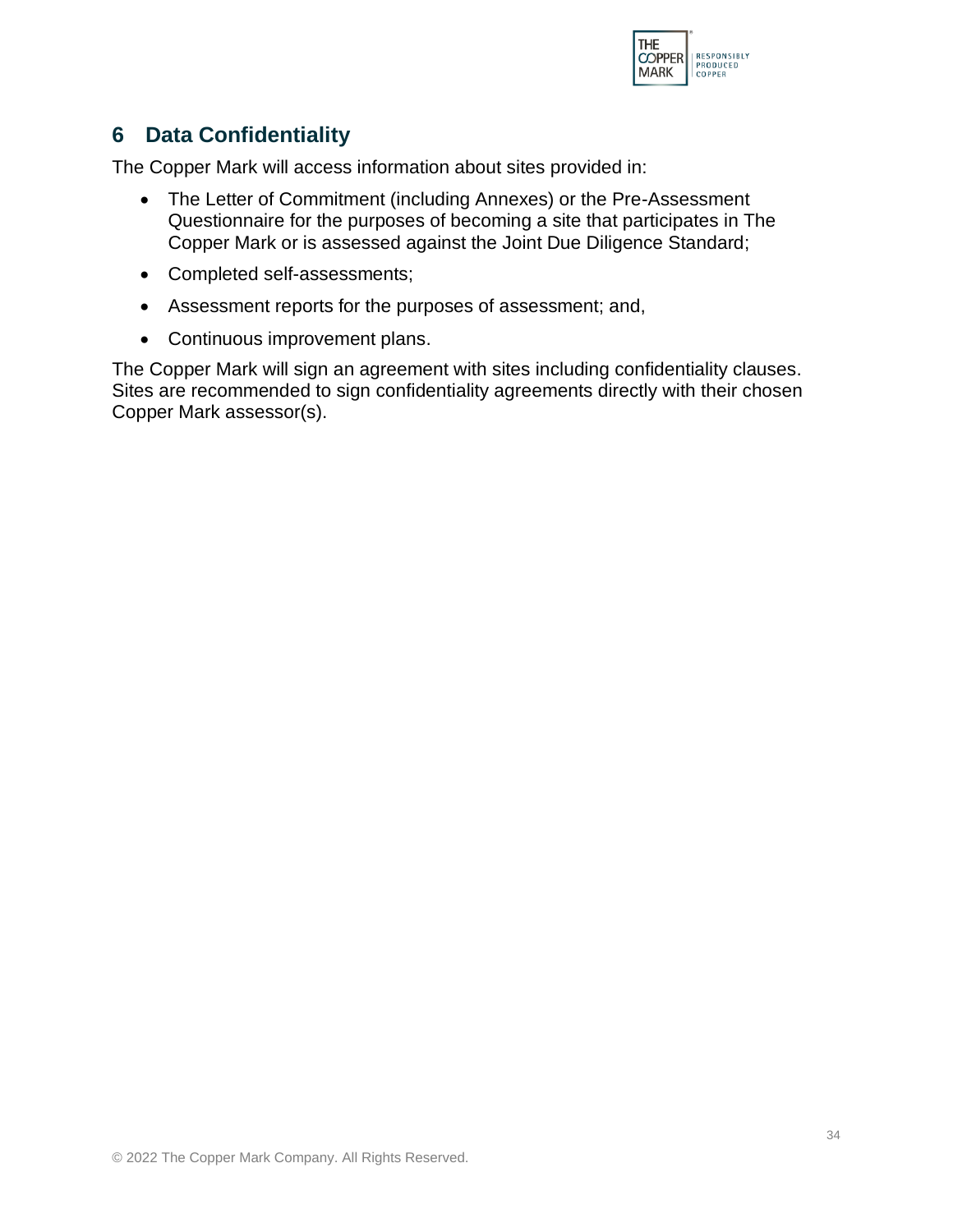

# <span id="page-35-0"></span>**7 Grievance Mechanism**

As an independent assurance system, The Copper Mark has a [Grievance Mechanism](https://coppermark.org/about/grievance/) to process:

**Grievances against the Copper Mark.** Grievances about the implementation of the Copper Mark's policies, procedures and operating processes for which its management and board of directors has direct governance responsibility.

**Grievances against a site assessed using the Copper Mark Assurance Process.** Grievances against a site which does not conform with or follow the guidance of all applicable Copper Mark policies, procedures and documents. The objective of the Grievance Mechanism is to ensure that grievances raised with the Copper Mark are handled in a timely, comprehensive, consistent, transparent, and effective manner. It is intended to allow Copper Mark stakeholders to raise concerns, have these investigated and provide a remedy, in particular where rights are violated.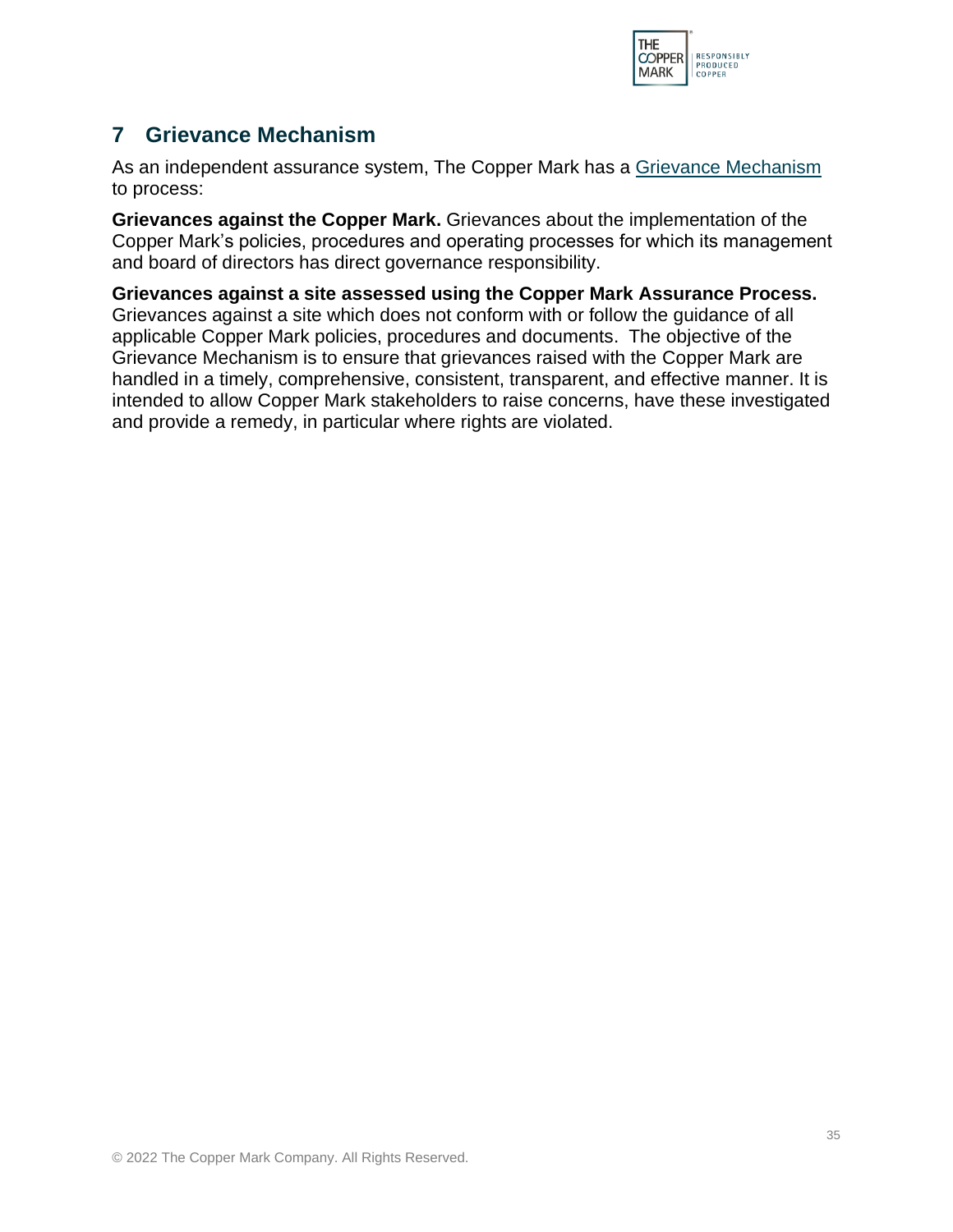

# <span id="page-36-0"></span>**8 Program Communication and Evaluation**

## <span id="page-36-1"></span>**8.1 Communication**

The Copper Mark will communicate the elements of the program, including any updates to requirements, the assurance process or guidance documents, through its website and associated documents that are accessible on the website.

Assessors are provided with the relevant documents and protocols prior to assessments.

## <span id="page-36-2"></span>**8.2 Program Evaluation**

When program requirements change or are updated, and at least every three years, The Copper Mark will review and, as necessary, update its assurance process, requirements, and guidance for sites and Assessors. The Copper Mark will evaluate whether the program is meeting its own aims and objectives in relation to responsible production in the copper sector as part of this review. The review will include analysis of internally gathered data, assessment reports and a survey of sites and other stakeholders.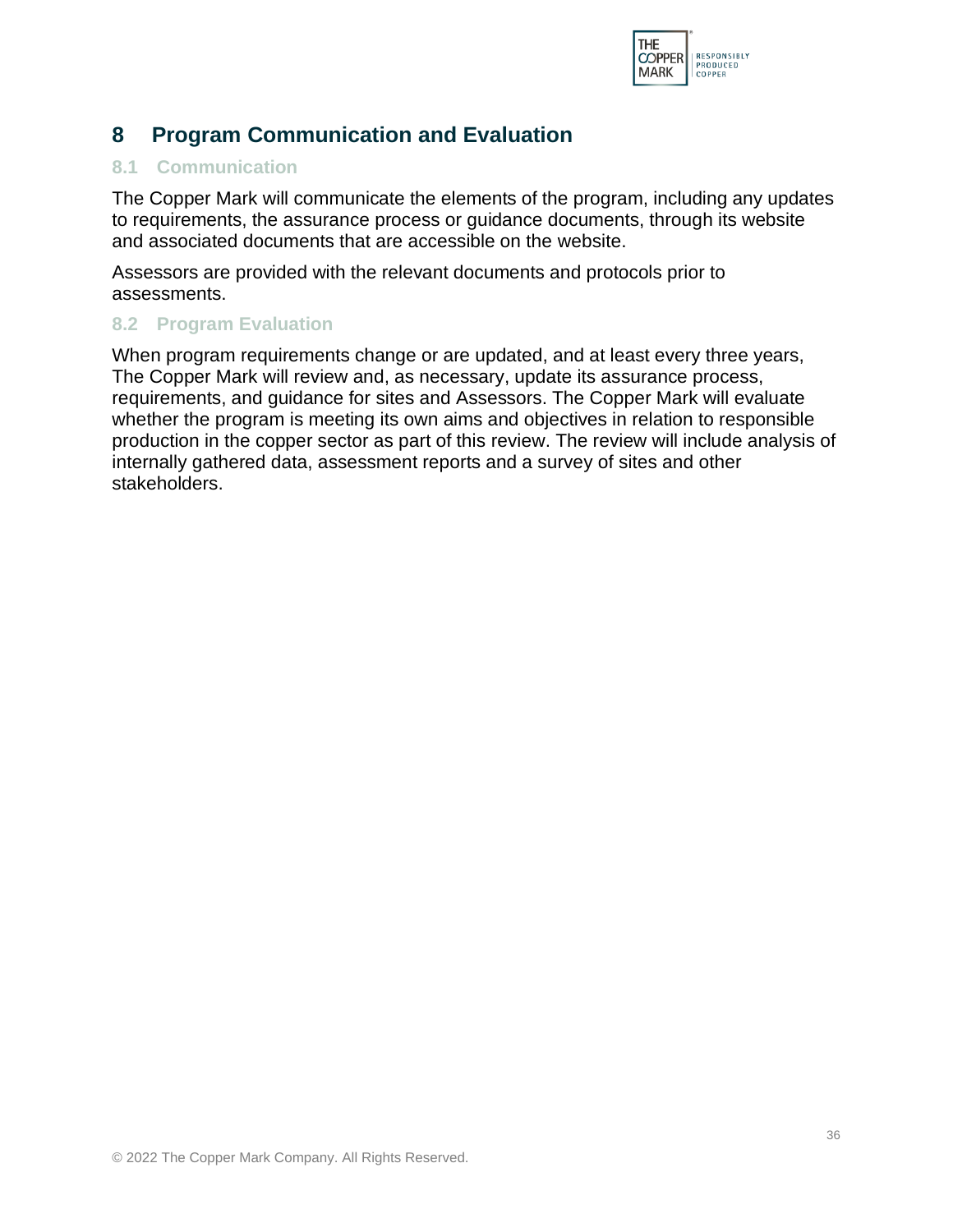

# <span id="page-37-0"></span>**9 Glossary**

<span id="page-37-5"></span><span id="page-37-4"></span><span id="page-37-2"></span>

| Assessment                                                                                       | An evaluation of the performance of a site against The Copper<br>Mark Criteria.                                                                                                                                                                                                                                                                                          |
|--------------------------------------------------------------------------------------------------|--------------------------------------------------------------------------------------------------------------------------------------------------------------------------------------------------------------------------------------------------------------------------------------------------------------------------------------------------------------------------|
| Assessor                                                                                         | An independent service provider or individual (third party) that<br>is approved by The Copper Mark and contracted by a site to<br>assess and verify conformance with The Copper Mark Criteria<br>or Joint Due Diligence Standard at the site.                                                                                                                            |
| <b>Assurance Process</b>                                                                         | The steps and actions required in The Copper Mark to obtain<br>and consider evidence in order to enhance the degree of<br>confidence regarding conformance with The Copper Mark<br>Criteria.                                                                                                                                                                             |
| <b>Chain of Custody</b><br>(CoC)                                                                 | A system of control and transparency, specifically, the<br>documented record of the sequence of companies and<br>individuals that have custody of minerals as they move through<br>a supply chain. <sup>5</sup>                                                                                                                                                          |
| Company                                                                                          | A legal entity formed by an individual or group of individuals or<br>companies to engage in and operate a business. For the<br>purpose of this Standard, the term is used to indicate any<br>business and ownership structure including a partnership,<br>proprietorship, or corporation, or co-operative. A company may<br>engage in and operate one or multiple sites. |
| Commencement<br>Date                                                                             | The date the required agreements are signed by both parties.<br>In this document, the Commencement Date triggers the<br>adherence to the Assurance Process.                                                                                                                                                                                                              |
| The Copper Mark                                                                                  | The trading name of the U.K incorporated not-for-profit<br>company that owns and governs the trademark-protected<br>certification mark and logo also known as "The Copper Mark."                                                                                                                                                                                         |
| <b>Copper Mark</b><br>Criteria for<br>Responsible<br><b>Production (Copper</b><br>Mark Criteria) | The Copper Mark uses the Risk Readiness Assessment (RRA)<br>as the basis for evaluating Participants' performance against<br>The Copper Mark Criteria. The RRA condenses over 50<br>international standards and guidelines into 32 issue areas<br>covering environmental, social and governance aspects of                                                               |

<span id="page-37-3"></span><span id="page-37-1"></span><sup>5</sup> Adapted from OECD (2016), OECD Due Diligence Guidance for Responsible Supply Chains of Minerals from Conflict-Affected and High-Risk Areas: Third Edition, OECD Publishing, Paris. Pag. 65.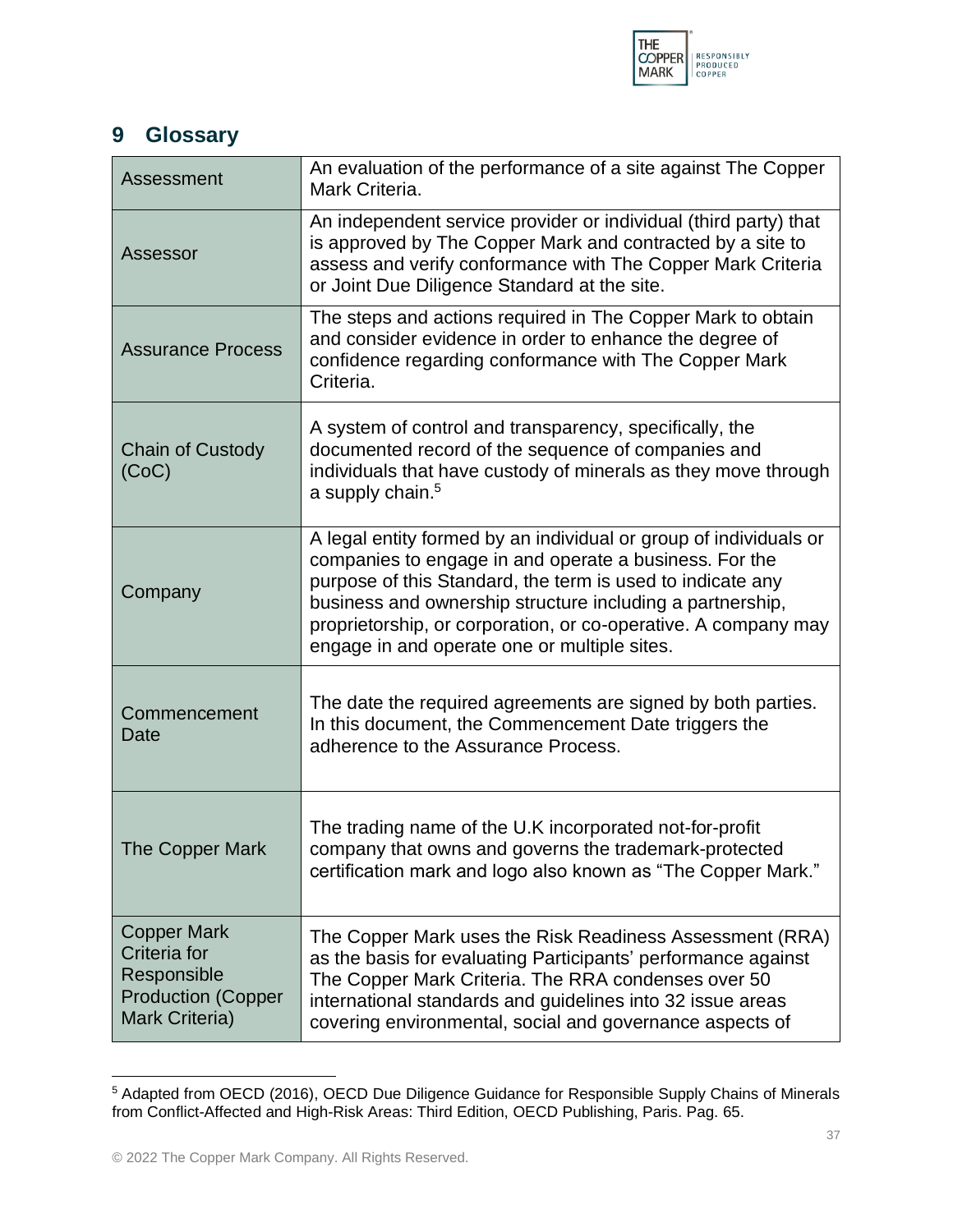

<span id="page-38-0"></span>

|                                                                                | mining, smelting and refining operations. For the full list of<br>criteria, see the Criteria Guide.                                                                                                                                                                                                                                                                                                                                                                     |
|--------------------------------------------------------------------------------|-------------------------------------------------------------------------------------------------------------------------------------------------------------------------------------------------------------------------------------------------------------------------------------------------------------------------------------------------------------------------------------------------------------------------------------------------------------------------|
| <b>Copper Mark-</b><br><b>Related Claim</b>                                    | A claim or representation that is public-facing or used in<br>business to business (B2B) communications, is documented,<br>and consists of one or more of: Use of a Copper Mark logo and<br>/ or Text relating to The Copper Mark Assurance Process,<br>which may be alongside The Copper Mark logo, or standalone.<br>This covers Copper Mark Assurance Claims and Copper Mark<br>Marketing Claims.                                                                    |
| <b>Copper Mark</b><br>standards                                                | The Copper Mark Criteria for Responsible Production (Copper<br>Mark Criteria) The Copper Mark uses the Risk Read<br>Assessment (RRA) of the Responsible Minerals Initative (RMI)<br>as the basis for evaluating Participants' performance, including<br>the RRA-Copper Mark Criteria Guide of February 2020.<br><b>AND</b><br>The Joint Due Diligence Standard for Copper, Lead, Nickel                                                                                 |
| Equivalence                                                                    | and Zinc of February 2021.<br>Equivalent systems are defined as having standards and<br>assurance requirements that are materially comparable in<br>scope and intent as The Copper Mark Criteria and Assurance<br>Process.                                                                                                                                                                                                                                              |
| <b>Facility</b>                                                                | In this document, the term site is generally used to refer to a<br>mining site and facility is used to refer to any other type of<br>operation associated with metal production.                                                                                                                                                                                                                                                                                        |
| Joint Due Diligence<br>Standard for<br>Copper, Lead,<br><b>Nickel and Zinc</b> | The joint Due Diligence Standard for Copper, Lead, Nickel and<br>Zinc (the Standard) was established by The Copper Mark, the<br>International Lead Association (ILA), the Nickel Institute (NI),<br>the International Zinc Association (IZA) and the Responsible<br>Minerals Initiative (RMI) to enable responsible global supply<br>chain management in the copper, lead, nickel and zinc<br>industries. The Standard is available on The Copper Mark<br>website here. |
| Participant                                                                    | A site of a copper producer that is participating in the Copper<br>Mark. The most up-to-date list is available on the website here.                                                                                                                                                                                                                                                                                                                                     |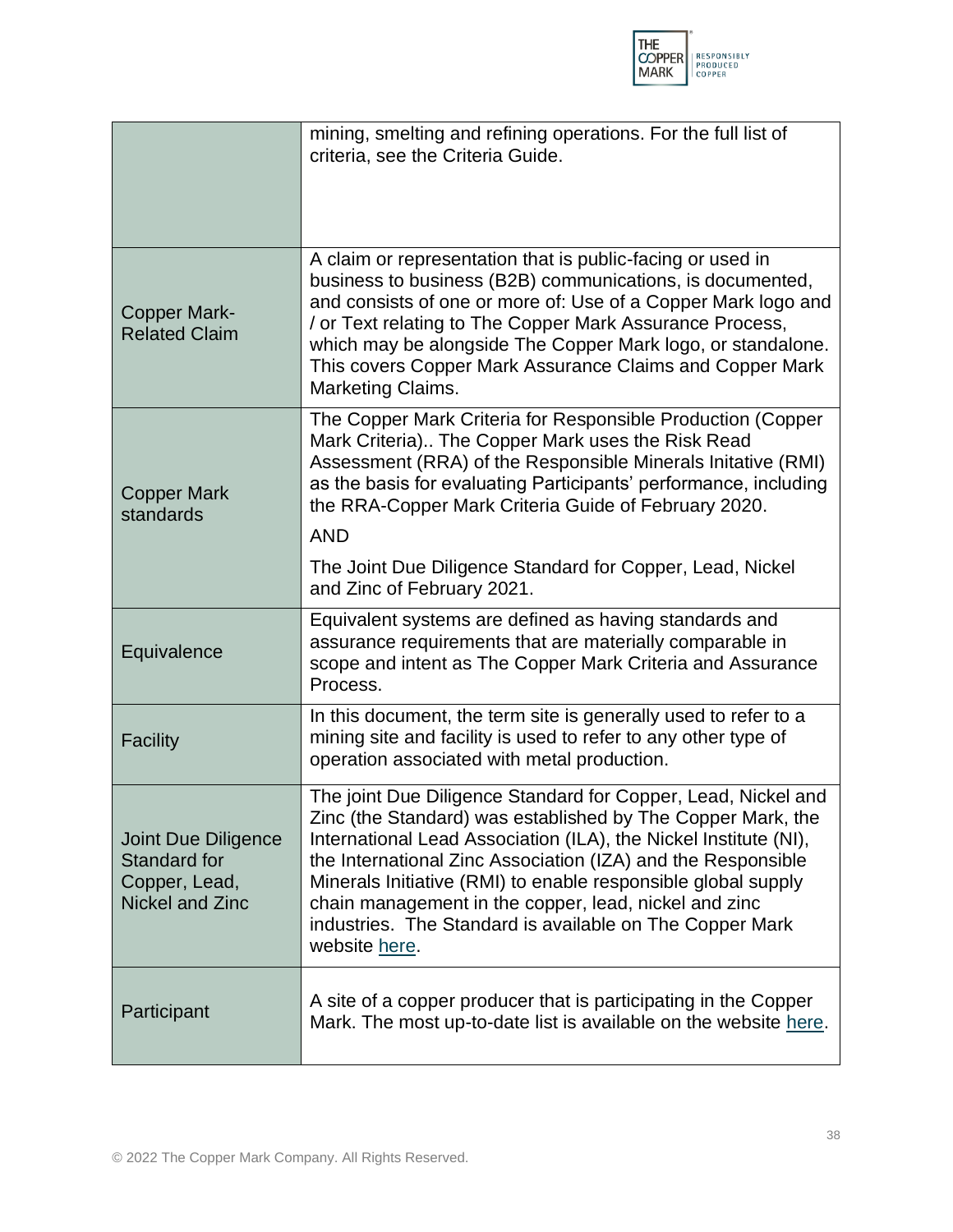

| Performance<br>Determination | Level of performance assigned to each risk area based on<br>whether the Participant company's practices 'does not meet',<br>'partially meets', or 'meets' The Copper Mark Criteria (see the<br>Criteria Guide for further detail).                                                                                                                                                                                                                                                                                                                                                                                                                                                                                                    |
|------------------------------|---------------------------------------------------------------------------------------------------------------------------------------------------------------------------------------------------------------------------------------------------------------------------------------------------------------------------------------------------------------------------------------------------------------------------------------------------------------------------------------------------------------------------------------------------------------------------------------------------------------------------------------------------------------------------------------------------------------------------------------|
| Remote<br>Assessment         | A remote assessment is an offsite assessment where the<br>assessor or assessment team are not physically present at the<br>facility. The scope of the assessment is the same as an on-site<br>assessment. A remote assessment is a "virtual assessment,"<br>which utilizes technology to visually review components of the<br>assessment that are normally observed in-person. The remote<br>assessment should be differentiated from a desk-top<br>assessment, which only reviews the documents and records of<br>a site.                                                                                                                                                                                                            |
| <b>Site</b>                  | Operations involved in the mining, refining, or other<br>intermediary steps for copper, lead, nickel, or zinc production,<br>including, but not limited to, mining, solvent extraction and<br>electrowinning (SX/EW), concentration, blending, washing,<br>roasting, smelting, alloying or refining. A site may comprise<br>several activities in different locations in the same geographic<br>area (e.g. mines, wastewater treatment facilities, refineries,<br>ports and associated infrastructure), and under the same<br>management control. Integrated sites, where the point of<br>extraction and transformation or processing are critical<br>operations to the output of the site, will generally be treated as<br>one site. |
|                              | In this document, the term site is generally used to refer to a<br>mining site and facility is used to refer to any other type of<br>operation associated with metal production. A company may<br>engage in or operate one or multiple mining sites and/or<br>facilities.                                                                                                                                                                                                                                                                                                                                                                                                                                                             |